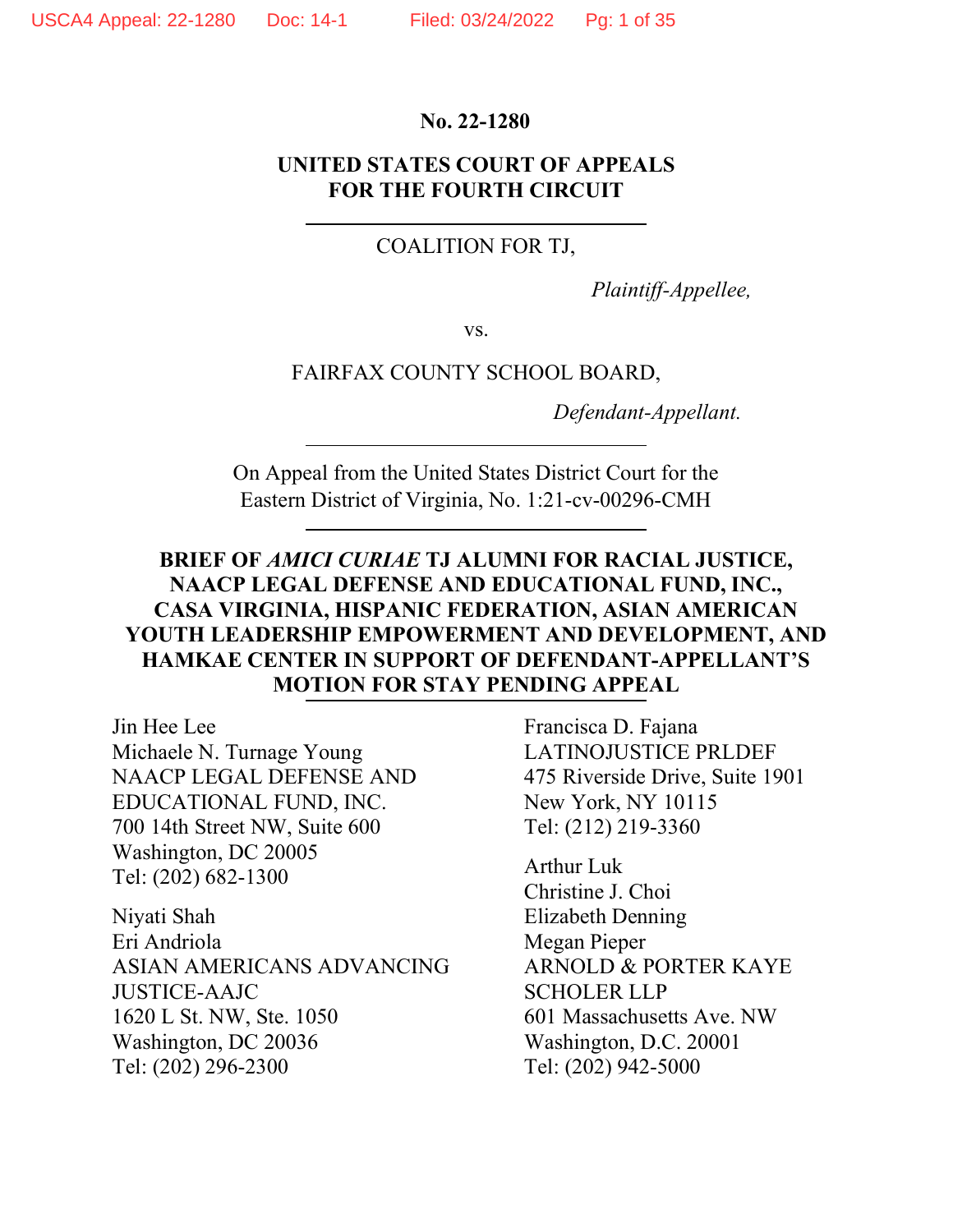## RULE 29(A)(4)(A) CORPORATE DISCLOSURE STATEMENT

Pursuant to Federal Rules of Appellate Procedure 26.1 and 29(a)(4)(A), the undersigned counsel for amici NAACP Legal Defense and Educational Fund, Inc. ("LDF") makes the following disclosure: LDF does not have a parent company, and there is no publicly owned corporation that owns 10% or more of LDF's stock.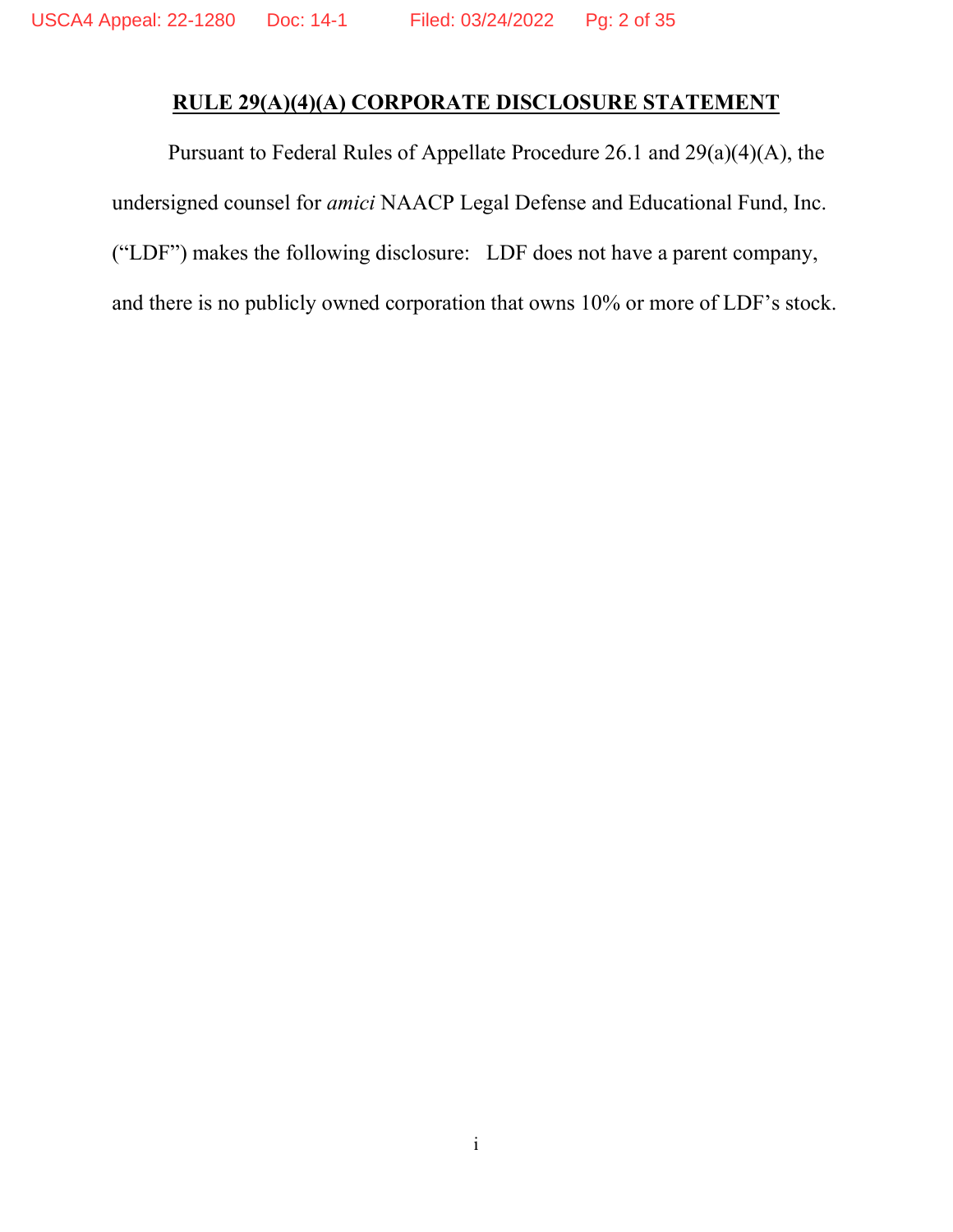# TABLE OF CONTENTS

|           | Page                                                                                                                             |
|-----------|----------------------------------------------------------------------------------------------------------------------------------|
|           |                                                                                                                                  |
|           |                                                                                                                                  |
|           |                                                                                                                                  |
|           |                                                                                                                                  |
| A.        | FCSB acted to remedy TJHSST's long-standing under-<br>identification of Black, Latino, ELL, and Low-income Students3             |
| <b>B.</b> |                                                                                                                                  |
|           |                                                                                                                                  |
| A.        |                                                                                                                                  |
|           | The district court erred in its analysis of disparate impact11<br>1.                                                             |
|           | The district court erred in its analysis of discriminatory<br>2.                                                                 |
| <b>B.</b> | A stay would serve the public interest by preventing the harm<br>of the district court's error from reverberating nationwide15   |
| $C$ .     | The public interest will be served by preventing irreparable<br>harm that students and Amici will suffer because of the district |
|           | An unexpected, mid-year overhaul of TJHSST's<br>1.<br>admissions process will disadvantage marginalized                          |
|           | The denial of a stay will subject Black, Latino, ELL, and<br>2.                                                                  |
|           | Black and Latino students will suffer more acute racial<br>3.                                                                    |
|           | All students will be deprived of the educational benefits<br>4.                                                                  |
|           |                                                                                                                                  |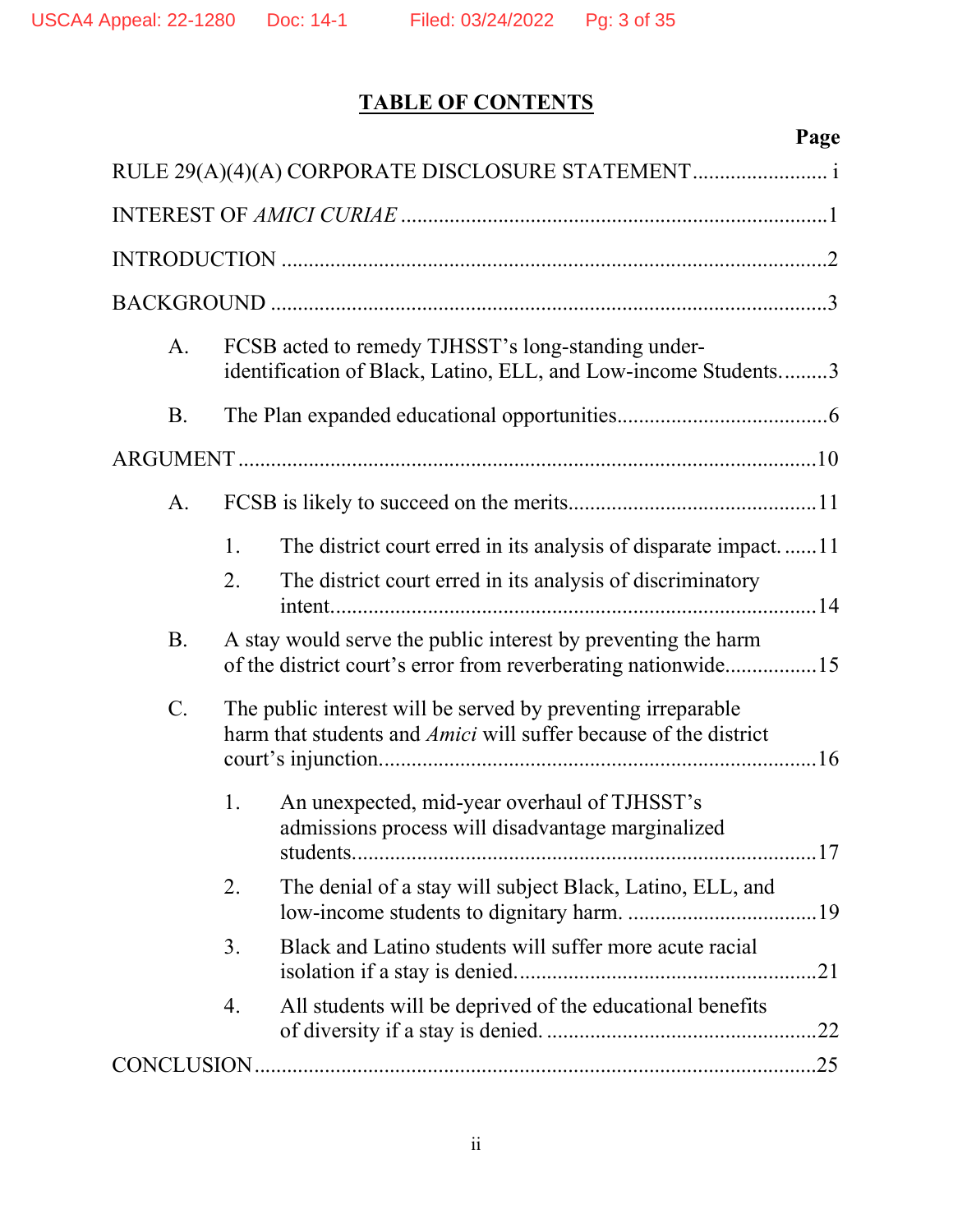## TABLE OF AUTHORITIES

## Page(s)

## **Cases**

| Adarand Constructors, Inc. v. Pena,                                                                 |
|-----------------------------------------------------------------------------------------------------|
| Blakeney v. Fairfax County School Board,                                                            |
| Bob Jones Univ. v. United States,                                                                   |
| Boston Parent Coalition for Academic Excellence Corp. v. School<br>Committee of the City of Boston, |
| Boston Parent Coalition for Academic Excellence Corp. v. School<br>Committee of the City of Boston, |
| Boston Parent Coalition for Academic Excellence Corp. v. School<br>Committee of the City of Boston, |
| Brown v. Board of Education,                                                                        |
| Christa McAuliffe Intermdiate School PTO v. De Blasio,                                              |
| Coalition for TJ v. Fairfax County School Board,                                                    |
| Doe #1 v. Trump,                                                                                    |
| Fisher v. University of Texas at Austin,                                                            |
| Fisher v. University of Texas at Austin,                                                            |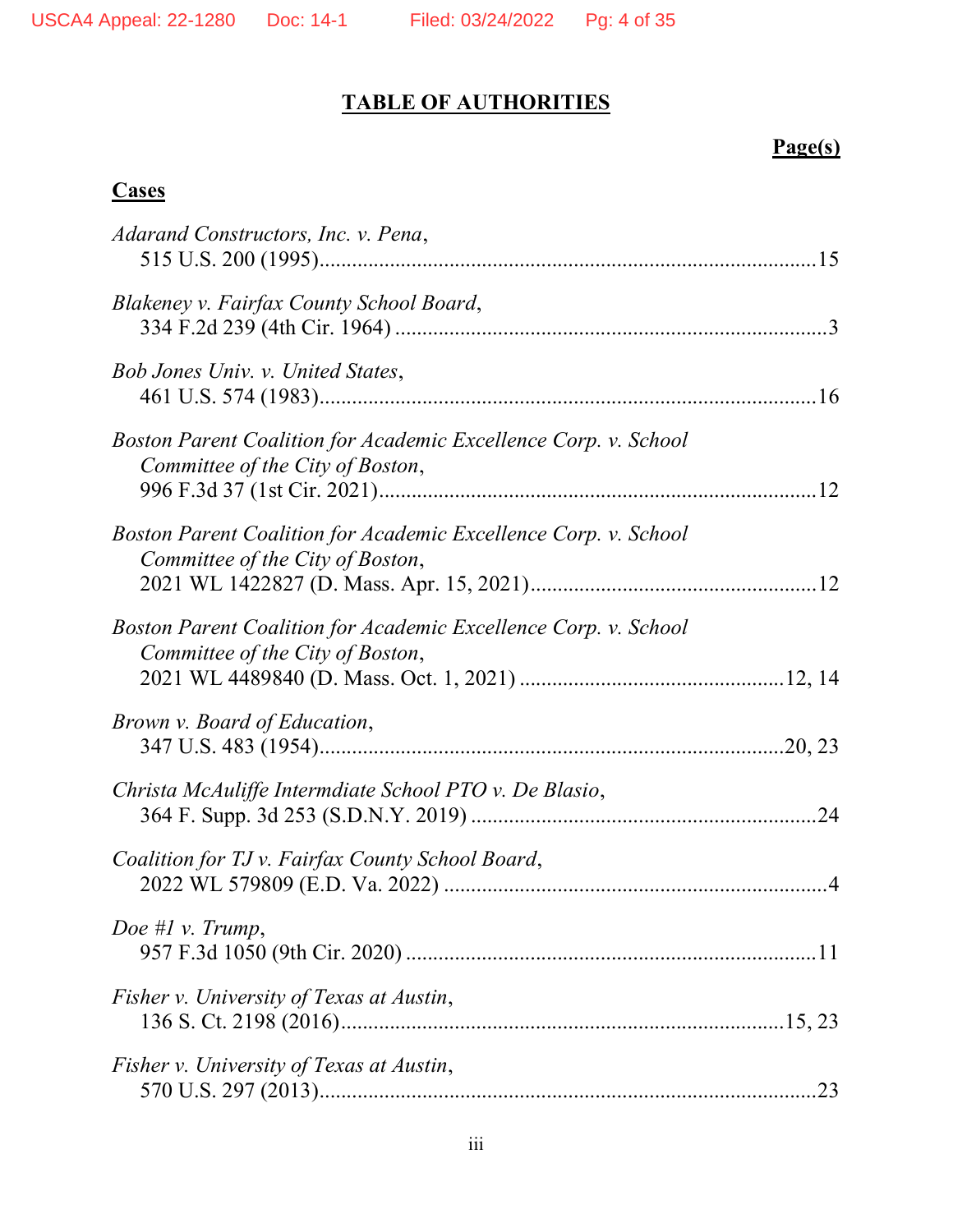| Grace v. Whitaker,                                                                                                          |
|-----------------------------------------------------------------------------------------------------------------------------|
| Grutter v. Bollinger,                                                                                                       |
| Jana-Rock Constr., Inc. v. N.Y. Dep't of Economic Development,                                                              |
| Long v Robinson,                                                                                                            |
| Loving v. I.R.S.,                                                                                                           |
| North Carolina State Conference of NAACP v. McCrory,                                                                        |
| Parents Involved in Cmty. Sch. v. Seattle Sch. Dist. No. 1,                                                                 |
| Personal Administrator of Mass. v. Feeney,                                                                                  |
| Raso v. Lago,<br>135 F.3d 11 (1st Cir. 1998), cert. denied, 525 U.S. 811 (1998)14                                           |
| Regents of the University of California v. Bakke,<br>.23                                                                    |
| Stout v. Jefferson County Board of Education,                                                                               |
| Texas Dep't of Housing & Community Affairs v. Inclusive<br>Communities Project, Inc.,                                       |
| United Ass'n of Journeymen & Apprentices of Plumbing & Pipefitting<br>Indus., AFL-CIO v. Barr,                              |
| Vaughns v. Board of Education of Prince George's Cnty.,<br>574 F. Supp. 1280 (D. Md. 1983), aff'd in part, rev'd in part on |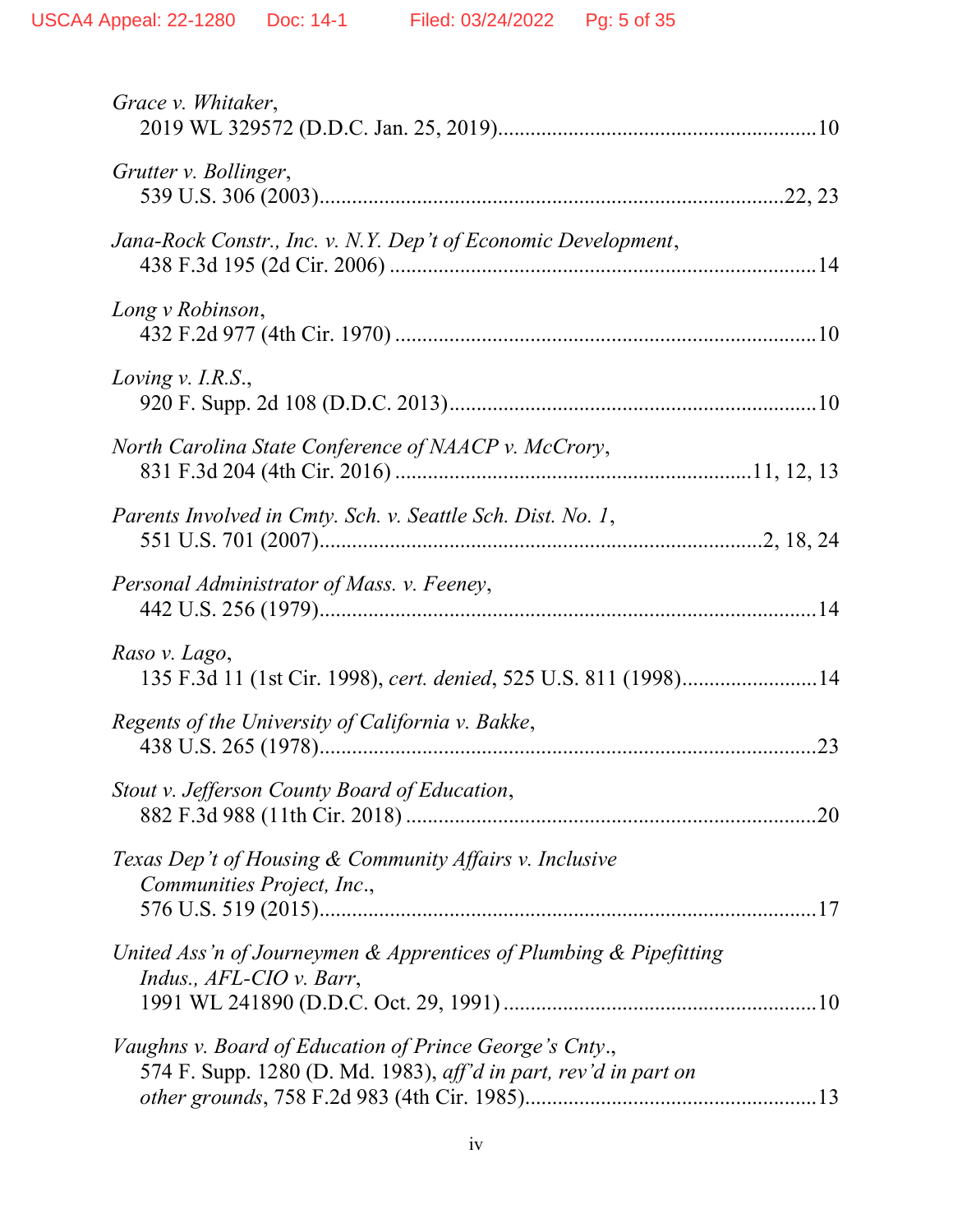| Wright v. Council of Emporia, |  |
|-------------------------------|--|
|                               |  |

## **Statutes**

## **Other Authorities**

| David Card & Laura Giuliano, Universal screening increases the<br>representation of low-income and minority students in gifted<br>education, 113(48) PNAS 13678, 13683 (2016), |               |
|--------------------------------------------------------------------------------------------------------------------------------------------------------------------------------|---------------|
|                                                                                                                                                                                |               |
| Didi Elsyad, My not so Black-and-White look at diversity at Jefferson,<br>TJ Today (June 20, 2020) https://www.tjtoday.org/29057/new-on-                                       |               |
| tjtoday/my-not-so-black-and-white-look-at-diversity-at-jefferson/21                                                                                                            |               |
| Fairfax County Public Schools, Historic Records: Desegregation,<br>https://www.fcps.edu/about-fcps/history/records/desegregation                                               | $\mathcal{E}$ |
| Fairfax County Public Schools, TJ Admissions Merit Lottery                                                                                                                     |               |
| Proposal, School Board Work Session, (Sept. 15, 2020),                                                                                                                         |               |
| https://go.boarddocs.com/vsba/fairfax/Board.nsf/files/BTGKX652                                                                                                                 |               |
| F413/\$file/TJHSST%20Admissions%20Merit%20Lottery%20Prop                                                                                                                       |               |
|                                                                                                                                                                                |               |
| Gallup-McKinley County School District Resolution, OCR Case No.                                                                                                                |               |
| Kenneth Gibbs, Jr., Diversity in STEM: What it is and Why it Matters,                                                                                                          | 24            |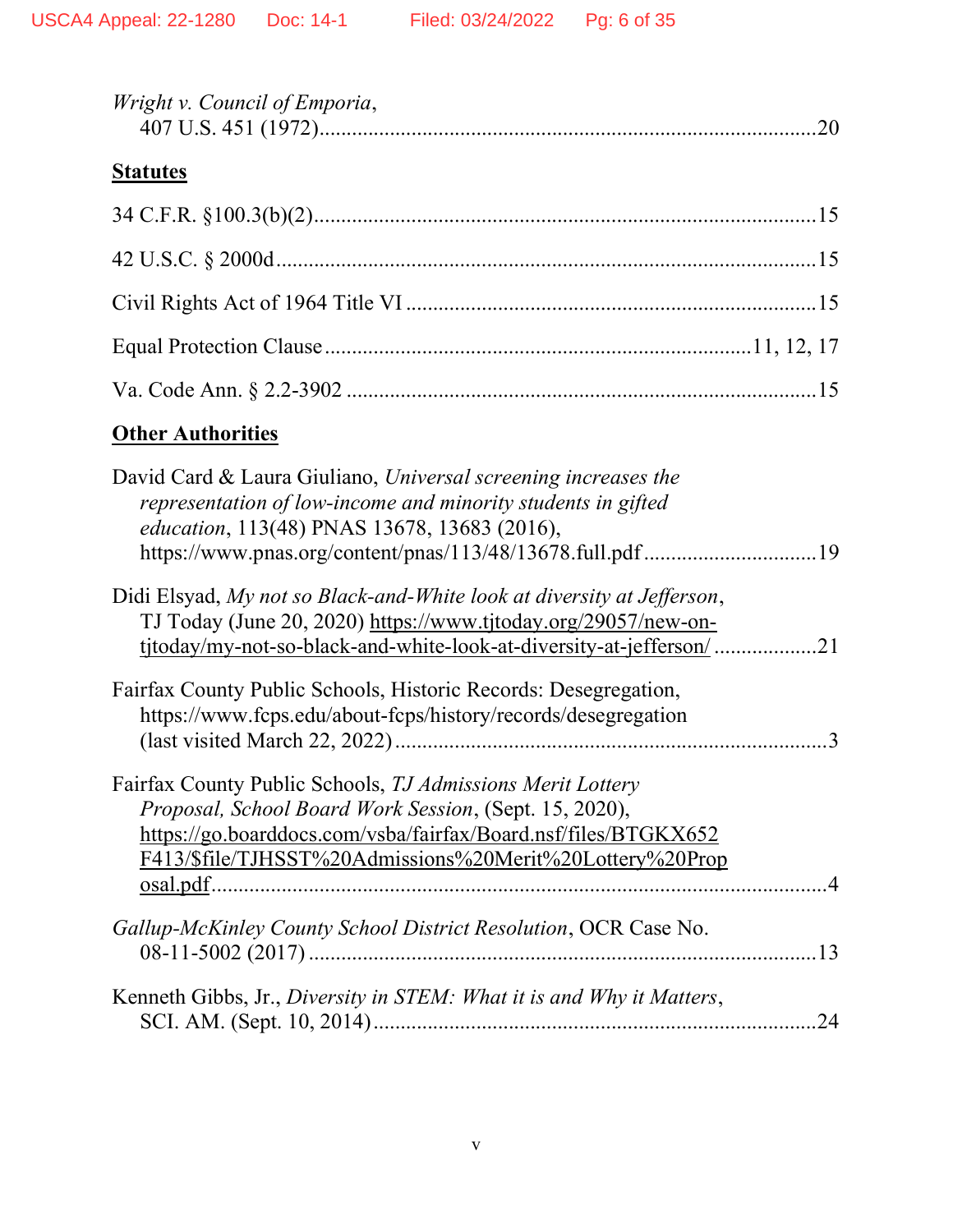| Grissom, J.A. & Redding, C., Discretion and disproportionality:<br>Explaining the underrepresentation of high-achieving students of                                                                                                                            |
|----------------------------------------------------------------------------------------------------------------------------------------------------------------------------------------------------------------------------------------------------------------|
| Shaun Harper & Sylvia Hurtado, Nine Themes in Campus Racial<br>Climates and Implications for Institutional Transformations, New<br>Directions for Student Services 7, 12 (Winter 2007),<br>https://eric.ed.gov/?redir=http%3a%2f%2fdx.doi.org%2f10.1002%<br>22 |
| Sonia Kanchan, Dwindling diversity, TJ Today,<br>https://www.tjtoday.org/24808/showcase/dwindling-diversity/ (last                                                                                                                                             |
| Gurleen Kaur, Your finish line and mine, TJ Today (June 20, 2020)<br>https://www.tjtoday.org/29068/new-on-tjtoday/your-finish-line-<br>.22                                                                                                                     |
| Letter from Department of Education, Office for Civil Rights to<br>Coalition of the Silence and NAACP-Fairfax (Sept. 25, 2012),<br>https://coalitionofthesilence.files.wordpress.com/2012/10/cp-tj-                                                            |
| C. S. Mott Children's Hospital, Mott Poll Report: Pay-to-Participate:<br>Impact on School Activities, Vol. 33, Issue 5 National Poll on<br>Children's Health (March 18, 2019),<br>https://mottpoll.org/sites/default/files/documents/031819_PayToPa            |
| OCR Complaint No. 11-12-1503 (July 23, 2012),<br>http://mlkcommission.dls.virginia.gov/meetings/2012/OCR FCPS<br>COTS fairfax complaint NAACP TJHSST admissions etc 7-                                                                                         |
| Scott J. Peters, The Challenges of Achieving Equity Within Public<br>School Gifted and Talented Programs, 66:2 Gifted Child Quarterly<br>82, 86,<br>https://journals.sagepub.com/doi/10.1177/0016986221100253519                                               |
| Scott J. Peters, et al., <i>Effect of Local Norms on Racial and Ethnic</i><br>Representation in Gifted Education, 5(2) AERA Open 1, 4 (Apr.-<br>June 2019),<br>https://journals.sagepub.com/doi/pdf/10.1177/2332858419848446 17                                |
|                                                                                                                                                                                                                                                                |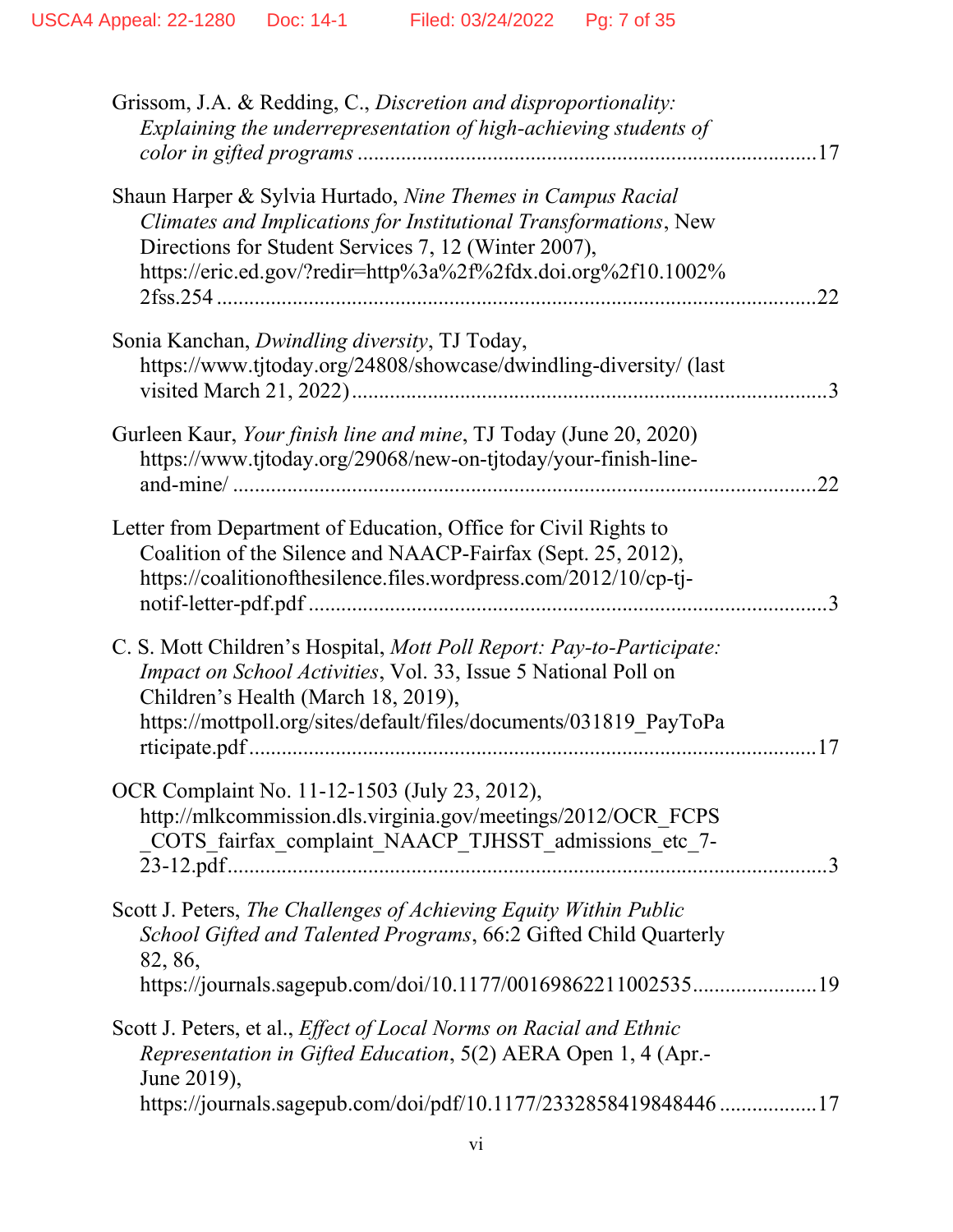| Press Release, FCPS, TJHSST Offers Admission to 486 Students<br>(June 1, 2020), https://www.fcps.edu/news/tjhsst-offers-admission-                                                                                                                  |
|-----------------------------------------------------------------------------------------------------------------------------------------------------------------------------------------------------------------------------------------------------|
| Press Release, FCPS TJHSST Offers Admission to 550 Students;<br>Broadens Access to Students Who Have an Aptitude for STEM<br>(June 23, 2021), https://www.fcps.edu/news/tjhsst-offers-<br>admission-550-students-broadens-access-students-who-have- |
| Andrea Silva, What it means to be a TJ Latina, TJ Today (July 3,<br>2020) https://www.tjtoday.org/29172/showcase/what-it-means-to-                                                                                                                  |
| Claude M. Steele, WHISTLING VIVALDI: AND OTHER CLUES TO HOW                                                                                                                                                                                         |
| TJ Alumni Action Group, Debunking the Lie,                                                                                                                                                                                                          |
| VA Dep't of Educ., 2019-20 Fall Membership Reports,<br>https://p1pe.doe.virginia.gov/buildatable/fallmembership4, 6, 7, 9                                                                                                                           |
| Gregory M. Walton & Steven J. Spencer, Latent Ability: Grades and<br>Test Scores Systematically Underestimate the Intellectual Ability of<br>Negatively Stereotyped Students, 20 Psychol. Sci. 1132 (2009),<br>.20                                  |
| Amy Stuart Wells, Lauren Fox, and Diana Cordova-Cobo, How<br>Racially Diverse Schools and Classrooms Can Benefit All<br>Students, CENTURY FOUND. (Feb. 9, 2016), https://production-<br>tcf.imgix.net/app/uploads/2016/02/09142501/                 |
| When Being Different Is Detrimental: Solo Status and the<br>Performance of Women and Racial Minorities, 2 Analyses Soc.<br>Issues & Pub. Pol'y 183 (2002), https://doi.org/10.1111/j.1530-<br>22                                                    |
| Gloria Wong, et al., The what, the why, and the how: A review of<br>racial microaggressions research in psychology, 6:2 Race and<br>Social Problems, 181-200 (2014), https://doi.org/10.1007/s12552-<br>.20                                         |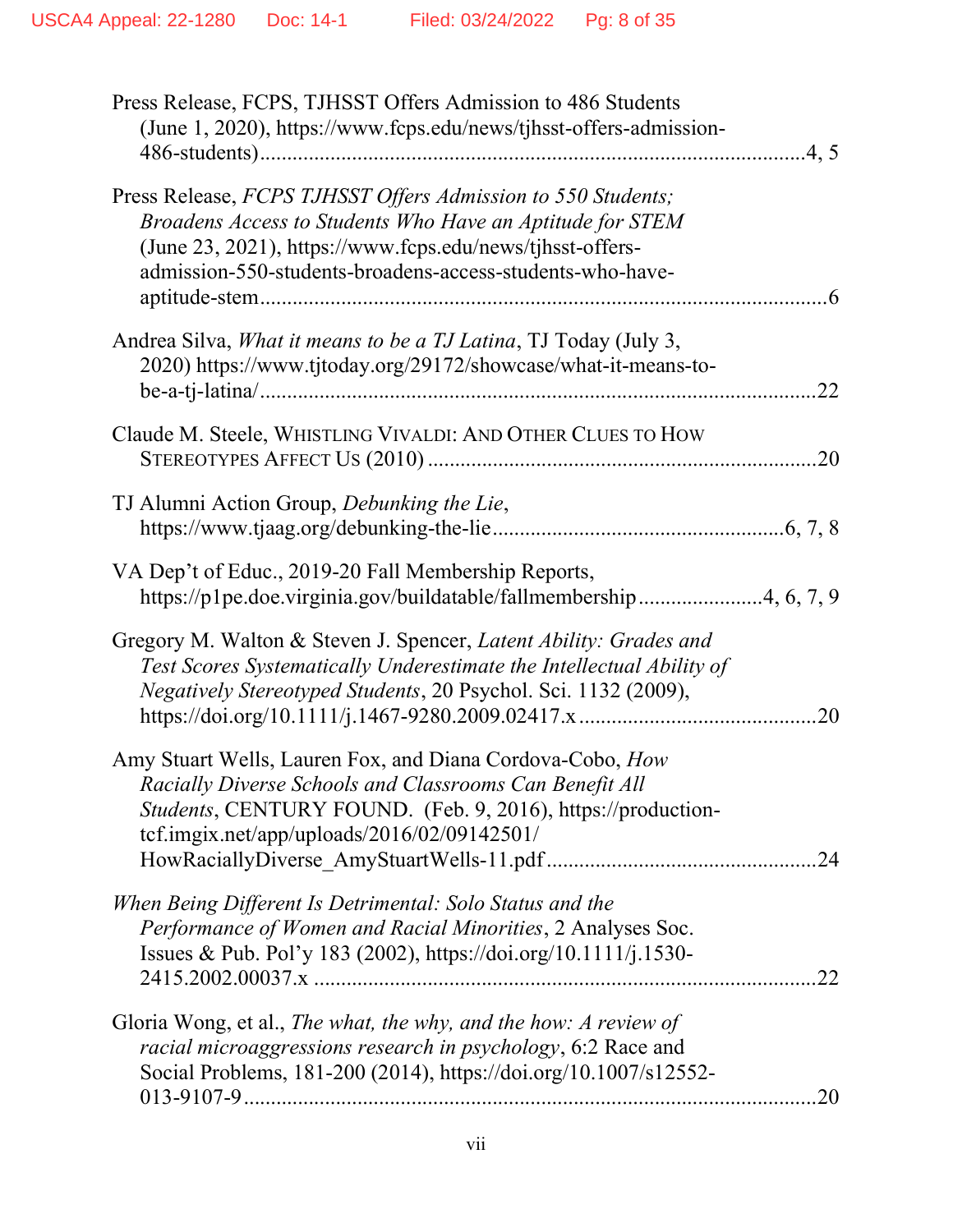#### INTEREST OF AMICI CURIAE

Amici TJ Alumni for Racial Justice, NAACP Legal Defense and Educational Fund, Inc., CASA Virginia, Hispanic Federation, Asian American Youth Leadership Empowerment and Development ("AALEAD"), and Hamkae Center (f/k/a NAKASEC Virginia) are nonprofit organizations that promote equality of opportunity for all, including in education. Amici each have an interest in supporting equal access to Thomas Jefferson High School for Science and Technology ("TJHSST") and providing the perspective of allied communities of color about the benefits of appropriate efforts to equalize opportunities and foster diversity.

Amici submit this brief to explain why the Fairfax County School Board ("FCSB") is likely to succeed in its appeal and how the public interest would be served by granting the stay since: (1) the stay will encourage schools to comply with antidiscrimination laws and our Constitution's equal protection guarantee, and (2) students and Amici will be irreparably harmed if the stay is denied. Further, this brief provides essential context about the difficulties Black, Latino, English Language Learner ("ELL"), and low-income students have faced in the context of the TJHSST admissions process, as well as the harm to student-applicants from a disrupted admissions process should FCSB's requested stay be denied.<sup>1</sup>

<sup>&</sup>lt;sup>1</sup> No party's counsel authored this brief in whole or in part, and no party, party's counsel, or person funded the preparation of this brief. All parties have consented to the filing of this brief.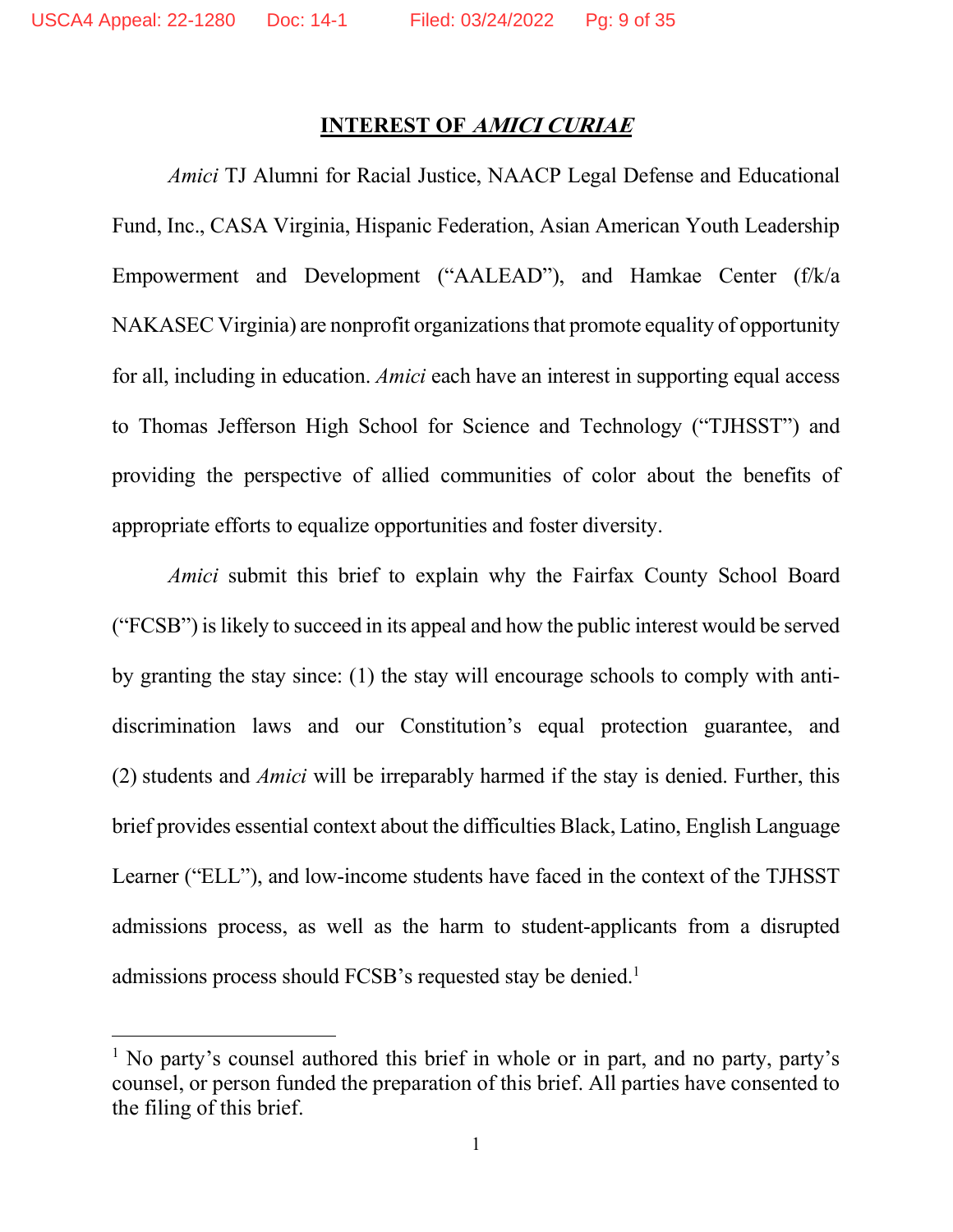#### **INTRODUCTION**

Our nation has a "moral and ethical obligation to fulfill its historic commitment to creating an integrated society that ensures equal opportunity for all of its children." Parents Involved in Cmty. Sch. v. Seattle Sch. Dist. No. 1, 551 U.S. 701, 797-98 (2007). Towards that end, the Fairfax County School Board ("FCSB") revised the 2020 admissions process (the "Plan") to remove known barriers to equal opportunity by adopting race-neutral, research-backed reforms that sought to give each student an equal opportunity to compete for admission to the Thomas Jefferson High School for Science and Technology ("TJHSST").

Although the Plan advanced equality, the district court enjoined it, erroneously reasoning that the Plan disparately impacts Asian Americans and that FCSB's concern about the under-identification of Black and Latino students evinces discriminatory intent. If not stayed and reversed, the district court's error will harm the public interest by: (1) deterring schools across the country from complying with the Constitution and anti-discrimination laws, and (2) irreparably harming students and Amici by (a) denying students equal educational opportunities by, inter alia, disadvantaging marginalized students who have less resources to navigate an unexpected, mid-year change; (b) imposing dignitary harms on Black, Latino, English Language Learner ("ELL"), and low-income students; (c) exacerbating racial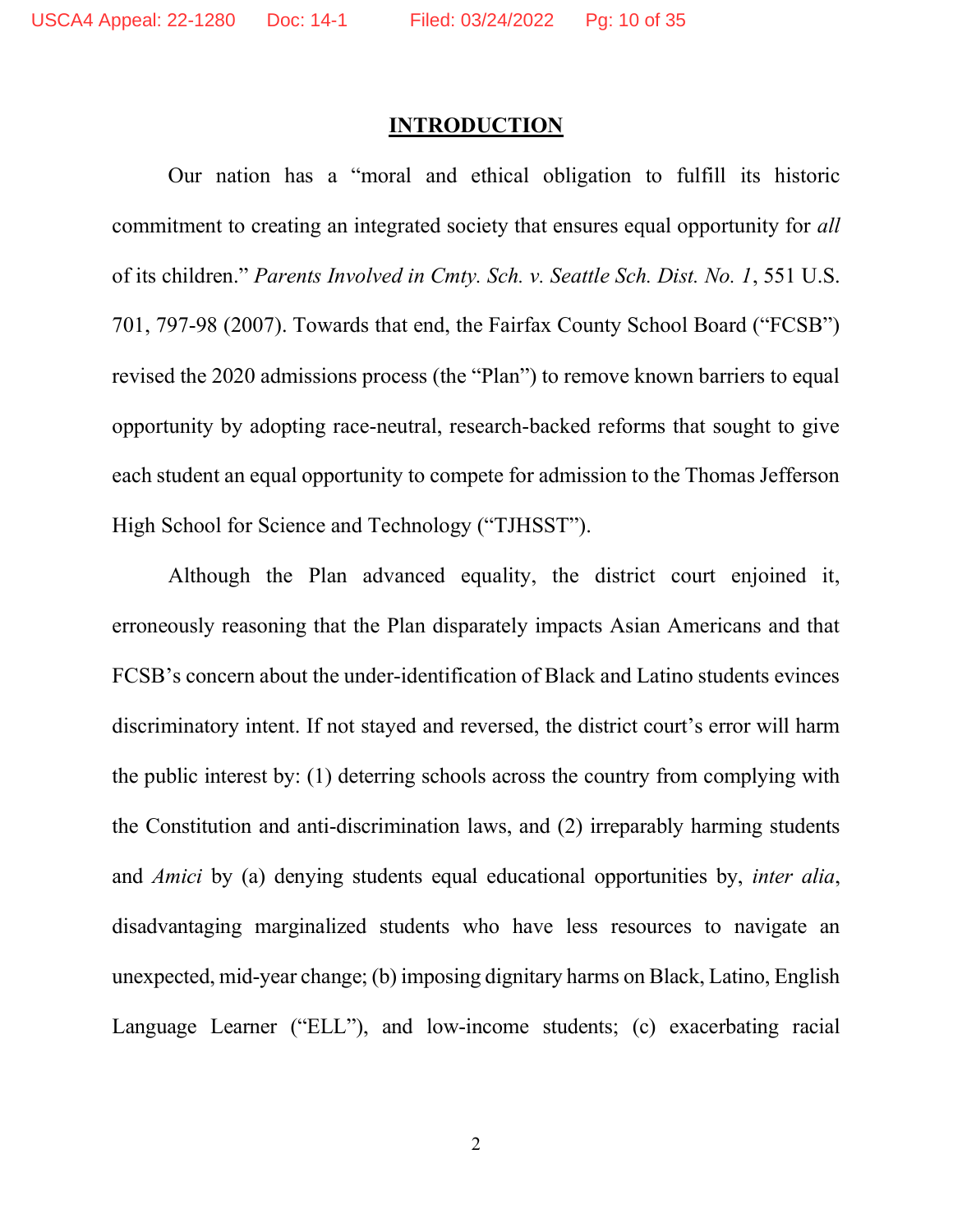isolation; and (d) depriving students of the educational benefits of diversity. Accordingly, this Court should grant FCSB's stay motion.

### **BACKGROUND**

## A. FCSB acted to remedy TJHSST's long-standing underidentification of Black, Latino, ELL, and Low-income Students.

Founded in 1985, less than a generation after FCSB ended de jure school segregation,<sup>2</sup> TJHSST has had a student body that was 90% white and Asian American since its early years.<sup>3</sup> In 2012, the Fairfax County Branch of the NAACP filed a complaint with the U.S. Department of Education's Office for Civil Rights on behalf of Black and Latino students, alleging discriminatory exclusion from TJHSST given an overreliance on test scores that benefit students from households with the financial resources to pay for test preparation courses.<sup>4</sup>

 $^{2}$ Historic Records: Desegregation, FAIRFAX CNTY. PUB. SCHS., https://www.fcps.edu/about-fcps/history/records/desegregation (last visited March 22, 2022). See also Blakeney v. Fairfax Cnty. Sch. Bd., 334 F.2d 239, 240 (4th Cir. 1964) (finding the injunction to "prohibit a system of segregated schools … should have been granted").

<sup>3</sup> Sonia Kanchan, Dwindling diversity, TJ Today, https://www.tjtoday.org/24808/showcase/dwindling-diversity/ (last visited March 21, 2022) (noting TJHSST's demographic data in the early 1990s).

<sup>4</sup> OCR Complaint No. 11-12-1503 (July 23, 2012), http://mlkcommission.dls.virginia.gov/meetings/2012/OCR\_FCPS\_COTS\_fairfax complaint\_NAACP\_TJHSST\_admissions\_etc\_7-23-12.pdf. By letter dated September 25, 2012, OCR dismissed allegations asserted on behalf of students with disabilities, but retained jurisdiction over complainants' race-based allegations. Letter from Department of Education, Office for Civil Rights to Coalition of the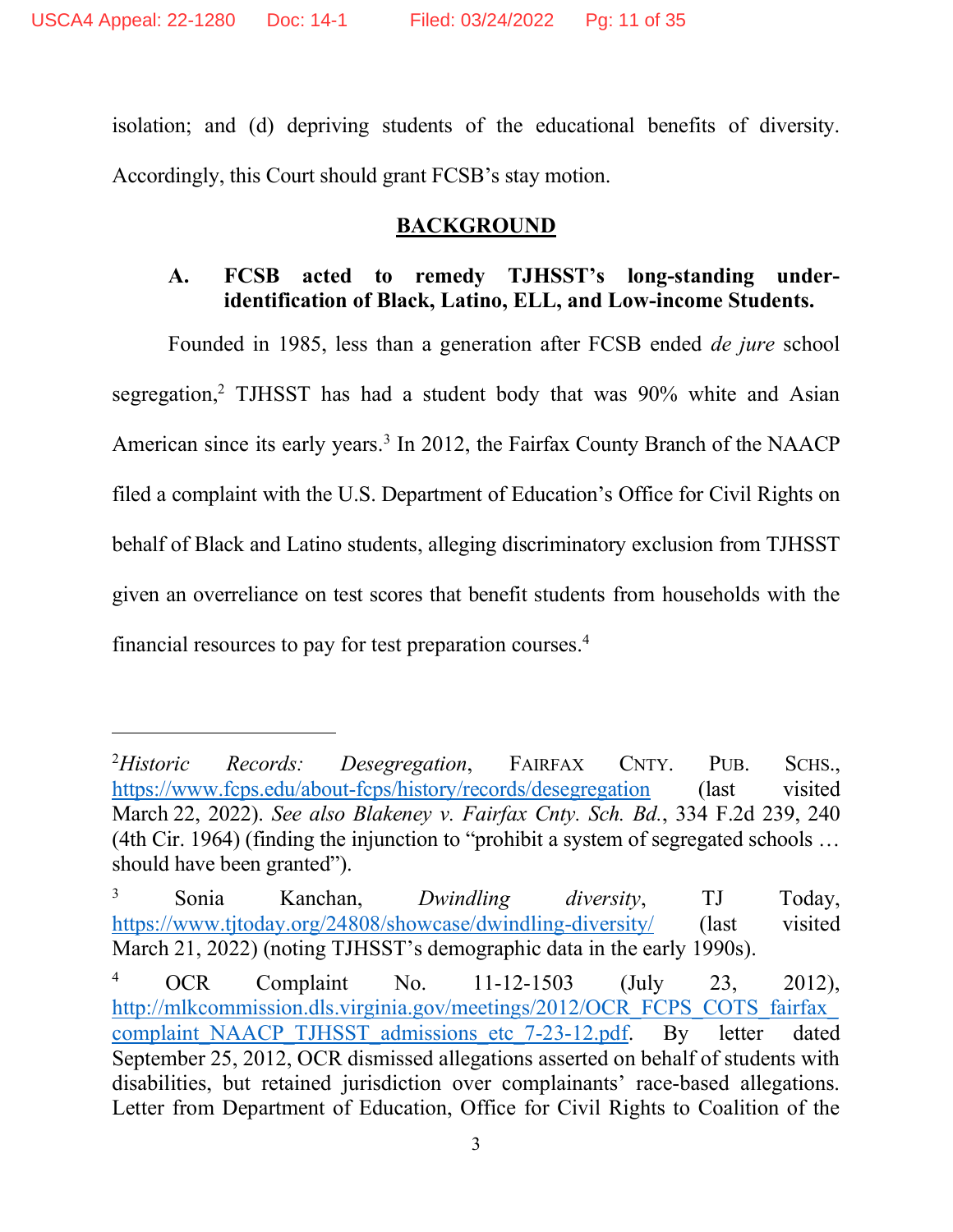Nevertheless, TJHSST's admissions criteria continued to rely heavily on test scores, as well as other factors that benefited affluent students: a \$100 application fee, enrollment in or completion of advanced courses that only recently became available at all middle schools, and teacher recommendations.<sup>5</sup> By 2019, in the last admissions cycle before the Plan was adopted, Black, Latino, ELL, and low-income students were still markedly under-identified for admission to TJHSST:

| Table 1. TJHSST Class of 2024 <sup>6</sup> |                       |                   |                 |
|--------------------------------------------|-----------------------|-------------------|-----------------|
|                                            | $SY19-208th graders7$ | <b>Applicants</b> | <b>Admitted</b> |
| <b>Asian American</b>                      | 5,167(17%)            | $1,423(56\%)$     | 355 (73%)       |
| <b>Black</b>                               | 3,702(12%)            | 160 (6%)          | $(<\!\!2\!\%$   |
| Latino                                     | (26%)<br>7.991        | 208(8%)           |                 |
| White                                      | 38%<br>11,594         | 595 (23%)         |                 |
| Total                                      | 30.247                | 2,539             | 486             |

Silence and NAACP-Fairfax, (Sept. 25, 2012), https://coalitionofthesilence.files.wordpress.com/2012/10/cp-tj-notif-letter-pdf.pdf.

<sup>&</sup>lt;sup>5</sup> A-009; A-211; Fairfax Cnty. Pub. Schs., TJ Admissions Merit Lottery Proposal, School Board Work Session, (Sept. 15, 2020), https://go.boarddocs.com/vsba/fairfax/Board.nsf/files/BTGKX652F413/\$file/TJHS ST%20Admissions%20Merit%20Lottery%20Proposal.pdf.

<sup>&</sup>lt;sup>6</sup> See A-009 n.10 (citing Press Release, FCPS, TJHSST Offers Admission to 486 Students (June 1, 2020), https://www.fcps.edu/news/tjhsst-offers-admission-486 students); VA DEP'T OF EDUC., 2019-20 FALL MEMBERSHIP REPORTS, (2020), https://p1pe.doe.virginia.gov/buildatable/fallmembership. Due to suppression of data in categories containing less than 10 students, some figures are approximate.

<sup>&</sup>lt;sup>7</sup> For both Tables 1 and 2, this column shows the number of eighth graders in various groups in Arlington County, Fairfax County, Falls Church City, Loudoun County, Prince William County, and across these school divisions.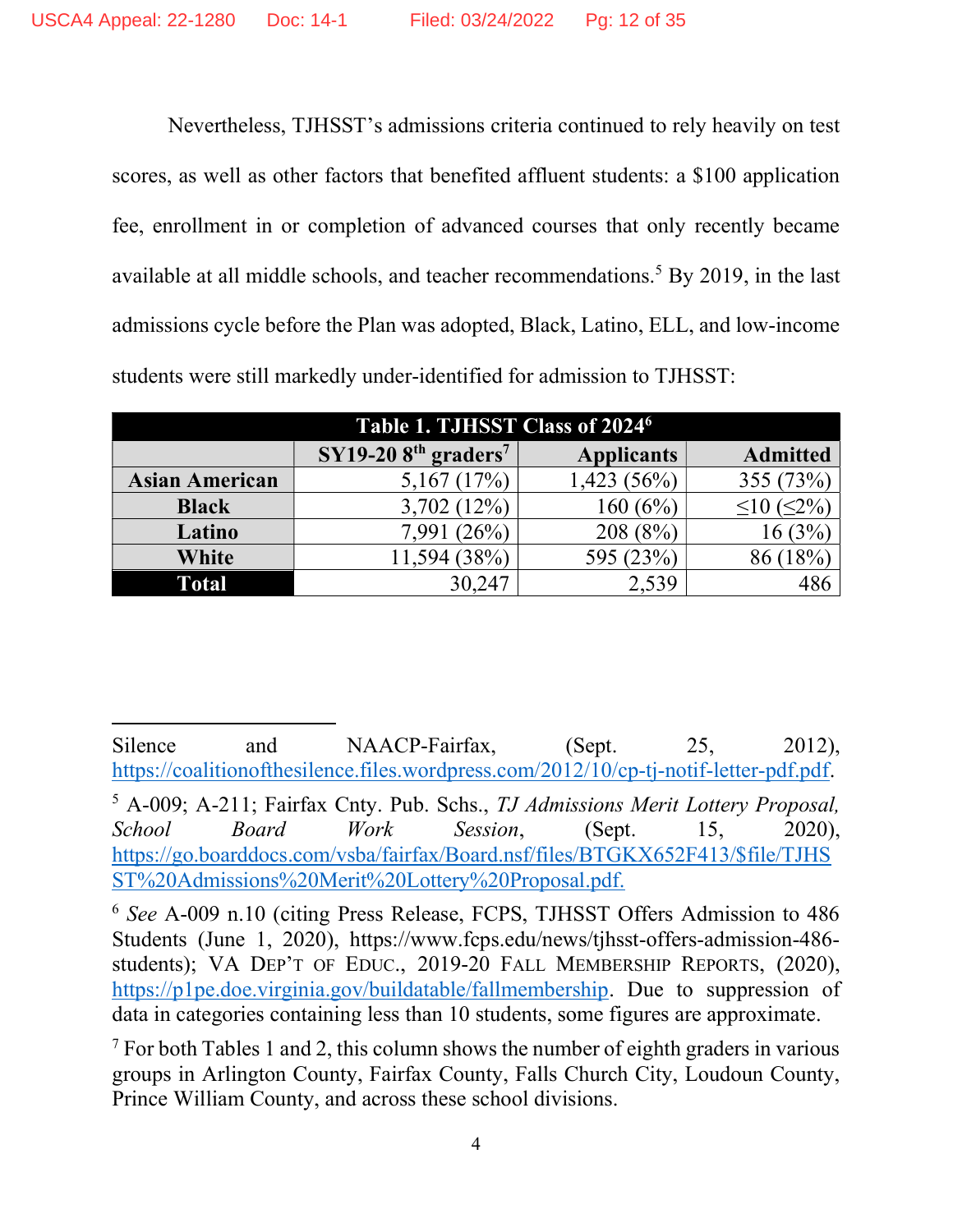- Low-income students were 30% of eighth graders in the school divisions TJHSST serves, but just 7% of applicants and only 1.4% of the semifinalists;
- ELL students were 10% of eighth graders in the school divisions TJHSST serves, but just 3% of applicants, and only 0.6% of semifinalists;
- White eighth graders were nearly twice as likely to apply to TJHSST than Latino eighth graders, while Asian American eighth graders were seven times as likely to apply to TJHSST than Black eighth graders and more than nine times as likely to apply as Latino eighth graders;
- White applicants were more than twice as likely to be admitted as Black applicants and nearly twice as likely to be admitted as Latino applicants, while Asian American applicants were four times as likely to be admitted than Black applicants and more than three times as likely to be admitted than Latino applicants. $8$

It was against this backdrop that FCSB instituted the Plan, eliminating the admissions test, teacher recommendations, and the application fee—barriers that impeded equal opportunity—and admitting the top performing 1.5% of eighth

<sup>8</sup> Supra note 6.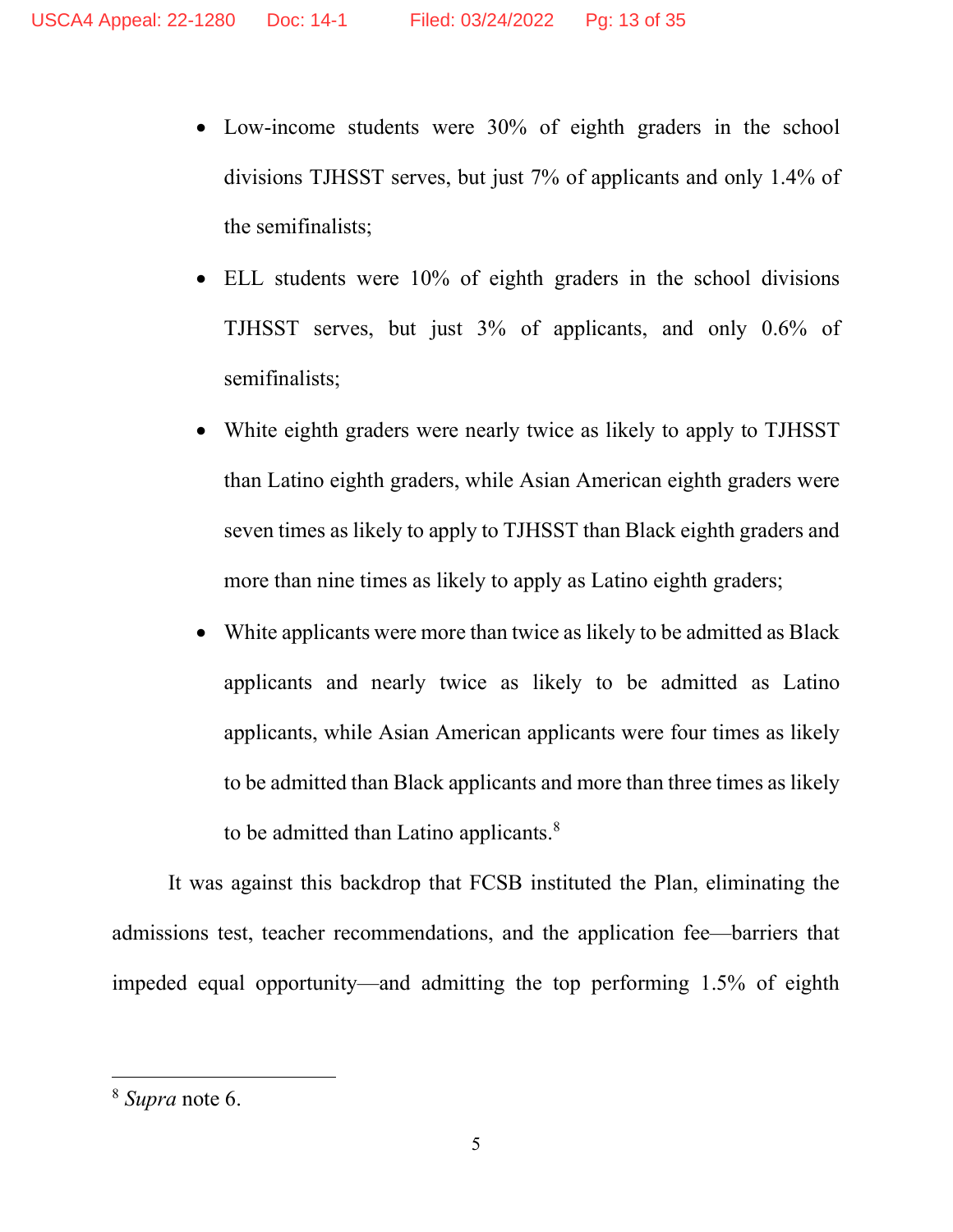graders in each middle school who meet rigorous eligibility criteria. The Plan also raised the minimum GPA from 3.0 to 3.5, required enrollment in honors and science courses, and required submission of a problem-solving essay and a student portrait sheet, which were considered under a holistic review process.<sup>9</sup> Under the new admissions process, the average GPA for applicants (3.91) was higher than the previous five years, and the average GPA for students admitted (3.9539) was in line with previous years.<sup>10</sup>

#### B. The Plan expanded educational opportunities.

The Plan yielded a nearly 20% increase in applications and the most demographically representative class in recent memory, increased the average GPA of applicants, ensured admission of students from all FCSB middle schools, and led to a sixfold increase in admittees from historically underrepresented schools (from 5.56% to 30.73%).<sup>11</sup>

 $9$  A-156; A-211-12.

 $10$  A-128.

<sup>&</sup>lt;sup>11</sup> See id.; Press Release, *FCPS TJHSST Offers Admission to 550 Students; Broadens* Access to Students Who Have an Aptitude for STEM (June 23, 2021), https://www.fcps.edu/news/tjhsst-offers-admission-550-students-broadens-accessstudents-who-have-aptitude-stem; TJ Alumni Action Group, Debunking the Lie, https://www.tjaag.org/debunking-the-lie (last visited Mar. 22, 2022); VA DEP'T OF EDUC., 2019-20 FALL MEMBERSHIP REPORTS, https://p1pe.doe.virginia.gov/buildatable/fallmembership. Due to suppression of data in categories containing less than 10 students, some figures are approximate.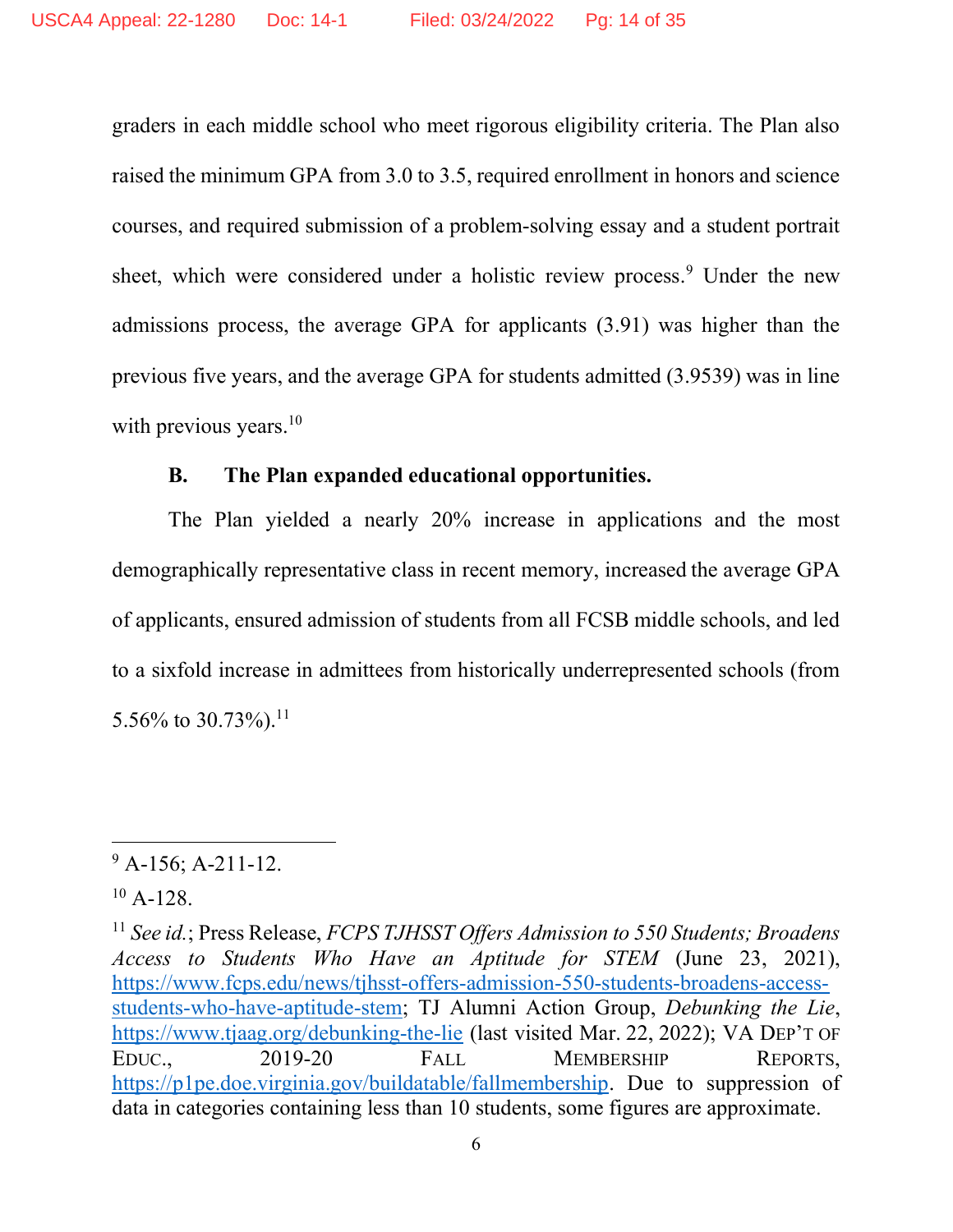| <b>Table 2: Class of 2025<sup>12</sup></b> |                                                |                   |                 |
|--------------------------------------------|------------------------------------------------|-------------------|-----------------|
|                                            | $SY20-218$ <sup>th</sup> graders <sup>13</sup> | <b>Applicants</b> | <b>Admitted</b> |
| <b>Asian American</b>                      | 3633 (11.98%)                                  | 1535 (50.59%)     | 299 (54.36%)    |
| <b>Black</b>                               | 5953 (19.62%)                                  | 272 (8.97%)       | 39 (7.09%)      |
| Latino                                     | 8312 (27.40%)                                  | 295 (9.72%)       | 62(11.27%)      |
| white                                      | 11101 (36.59%)                                 | 726 (23.93%)      | 123 $(22.36\%)$ |
| Low-income                                 | 8728 (28.77%)                                  | 387 (12.76%)      | 138 (25.09%)    |
| <b>ELL</b>                                 | 3174 (10.46%)                                  | 124 (4.09%)       | 39 (7.09%)      |
| <b>Special education</b>                   | 4153 (13.69%)                                  | 47(1.55%)         | $13(2.36\%)$    |
| Female                                     | unavailable                                    | 1471 (48.48%)     | 253 (46.00%)    |
| <b>Total</b>                               | 30335                                          |                   |                 |

In enjoining the Plan, the district court focused heavily on this reduction in the percentage of Asian Americans in the admitted class from 73% to 54%. But the admissions rate for Asian American students under the Plan is in line with historical trends going back at least 17 years.<sup>14</sup> Between 2004 and 2020, the acceptance rate for Asian American applicants ranged from 16.8% to 25.0%:<sup>15</sup>

 $12$  *Id.* 

<sup>&</sup>lt;sup>13</sup> Supra note 7.

<sup>&</sup>lt;sup>14</sup> TJ Alumni Action Group, Debunking the Lie, https://www.tjaag.org/debunkingthe-lie (last visited Mar. 24, 2022).

 $^{15}$  *Id.*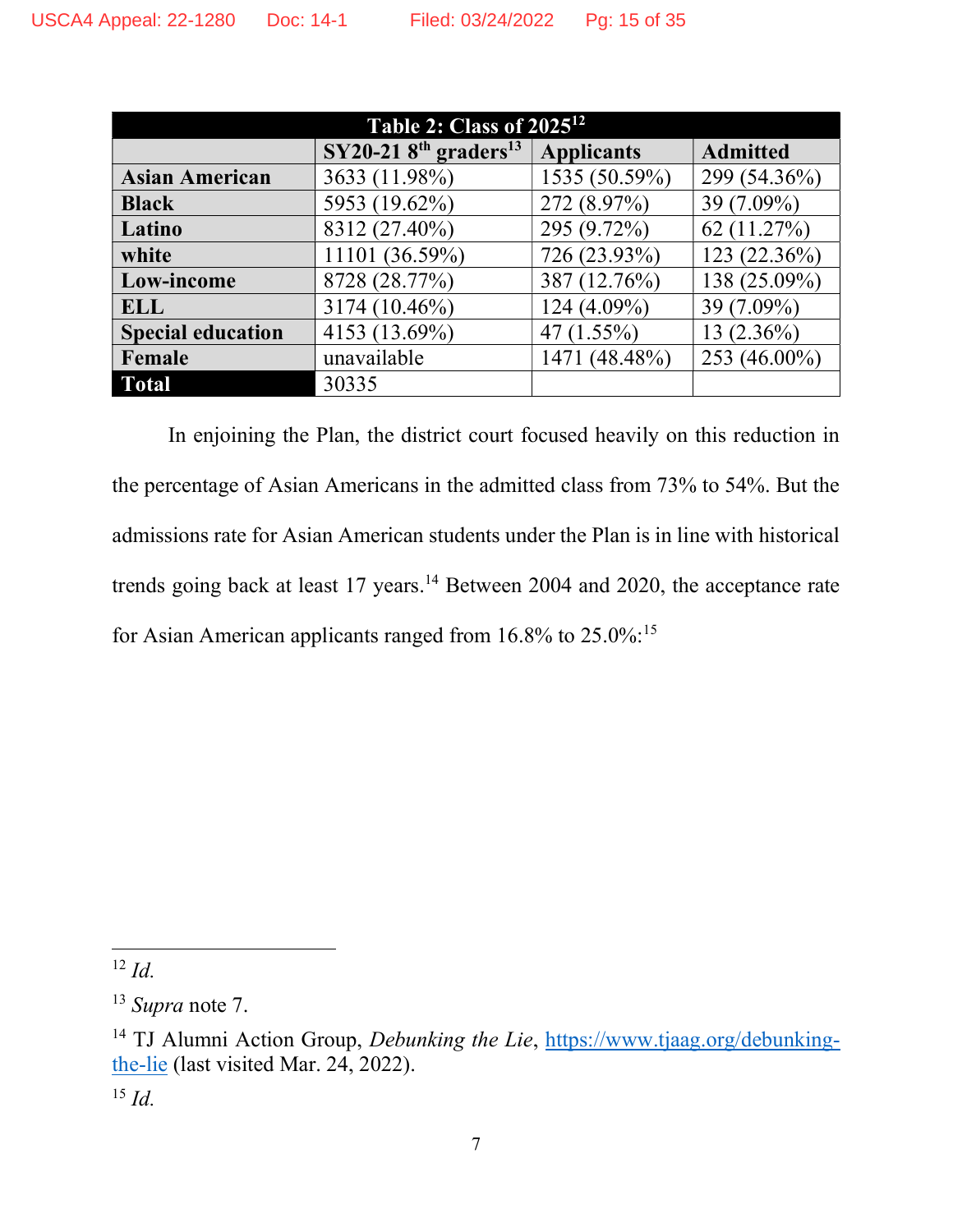

In 2021, under the new Plan, the acceptance rate for Asian American applicants was 19.48%, well within this historical range.<sup>16</sup> Indeed, the acceptance rate of Asian American applicants was actually lower in 2020, one year before the Plan was adopted.<sup>17</sup> By removing obstacles known to deprive applicants of an equal opportunity to compete for admission, FCSB significantly improved their identification of qualified Black and Latino applicants for admission.<sup>18</sup>

 $16$  *Id.* 

<sup>&</sup>lt;sup>17</sup> Id. (The acceptance rate of Asian American applicants was 19.35% for the Class of 2022).

 $18$  *Id.* ("Prior to the Class of 2025, the acceptance rate for Black and Hispanic applicants was consistently under 10%. With the recent admissions changes, the acceptance rate grew to 14% and 21% respectively.").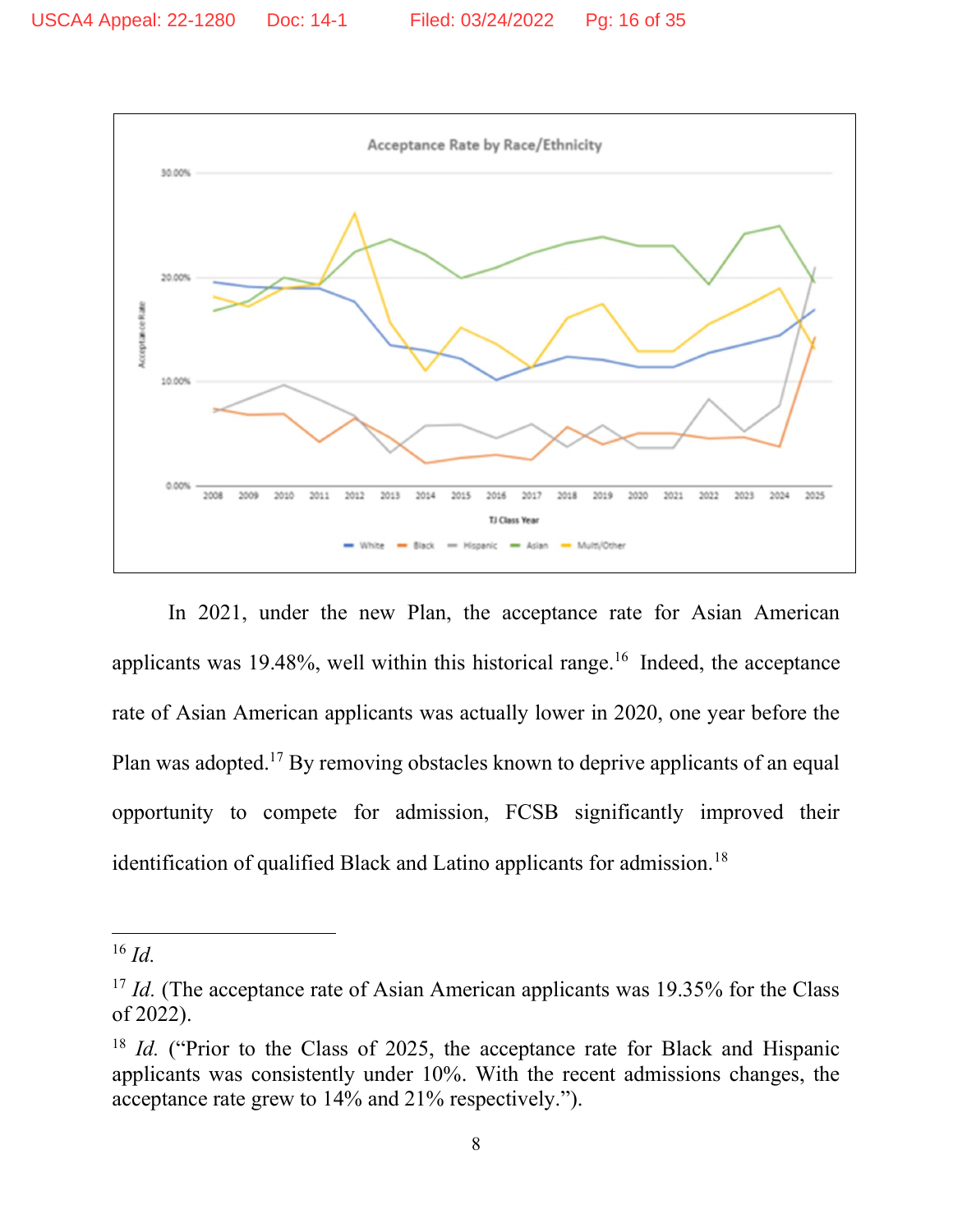In erroneously finding that the Plan "burden[ed] Asian-American students," A-220, the district court overlooked the fact that many Asian American students face various socioeconomic, linguistic, and educational barriers and benefit from the Plan. See, e.g., Oh Decl. (Ex. 1)  $\P$  5, 10, 12 (some Chinese, Indian, and Korean students struggle with poverty, lack of citizenship, medical debt, and housing insecurity); Vohra Decl. (Ex. 2) ¶¶ 5-6, 11 (Northern Virginia's Asian American community consists of numerous diverse ethnic subgroups and includes individuals with refugee backgrounds, including those in the Bhutanese, Cambodian, and Vietnamese communities). They include recent immigrants who are unfamiliar with complex school processes and face language barriers in navigating systems and accessing resources. See Vohra Decl. (Ex. 2) ¶¶ 8, 10; see also Oh Decl. (Ex. 1) ¶¶ 6, 8. Like Black and Latino students, low-income Asian American students are underidentified for admission to TJHSST—while 19.8% of Asian American 8th grade students who attended the school divisions served by TJHSST during the 2020-21 school year were economically disadvantaged, only 2% of Asian American students attending TJHSST were economically disadvantaged.<sup>19</sup>

Indeed, Asian Americans were the highest or second highest percentage of applications and admittees who benefitted from extra points given for certain

<sup>&</sup>lt;sup>19</sup> Oh Decl. I 11 (citing VA DEP'T OF EDUC., 2020-21 FALL MEMBERSHIP REPORTS, https://p1pe.doe.virginia.gov/buildatable/fallmembership).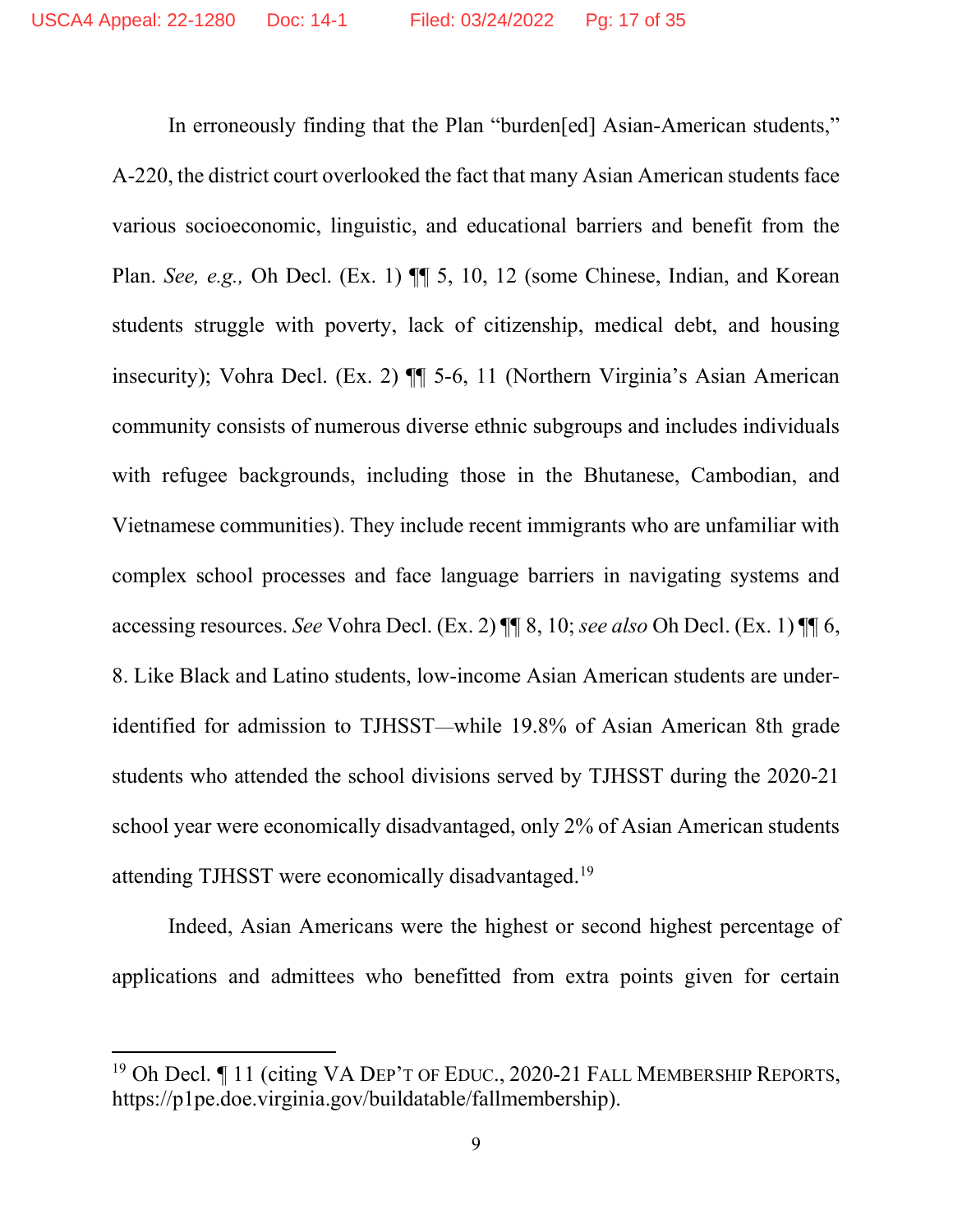"experience factors" considered under the Plan—of the applicants eligible for free and reduced-price meals, 33.9% were Asian American; Asian Americans were also 49.2% of ELL applicants, 31.3% of special education applicants, and 27.2% of applicants attending underrepresented middle schools. A-194-195. The district court's narrow focus on a small slice of the Asian American population—and characterizing measures to expand access for all students as "set-asides" that harm Asian Americans—does not reflect the geographic, socioeconomic, ethnic, and linguistic diversity and wealth of lived experiences of Asian American students in Northern Virginia.

#### ARGUMENT

FCSB meets the requirements for a stay: it is likely to succeed on the merits, will incur irreparable harm if the stay is denied, Appellee will not be substantially harmed by a stay, and the public interest will be served by a stay. See Long v Robinson, 432 F.2d 977, 979 (4th Cir. 1970) (setting forth the considerations for determining whether to grant a stay). Amici weigh in to explain why FCSB is likely to succeed in its appeal and how the public interest will be served by granting the stay since: (1) a stay will encourage schools to honor anti-discrimination laws and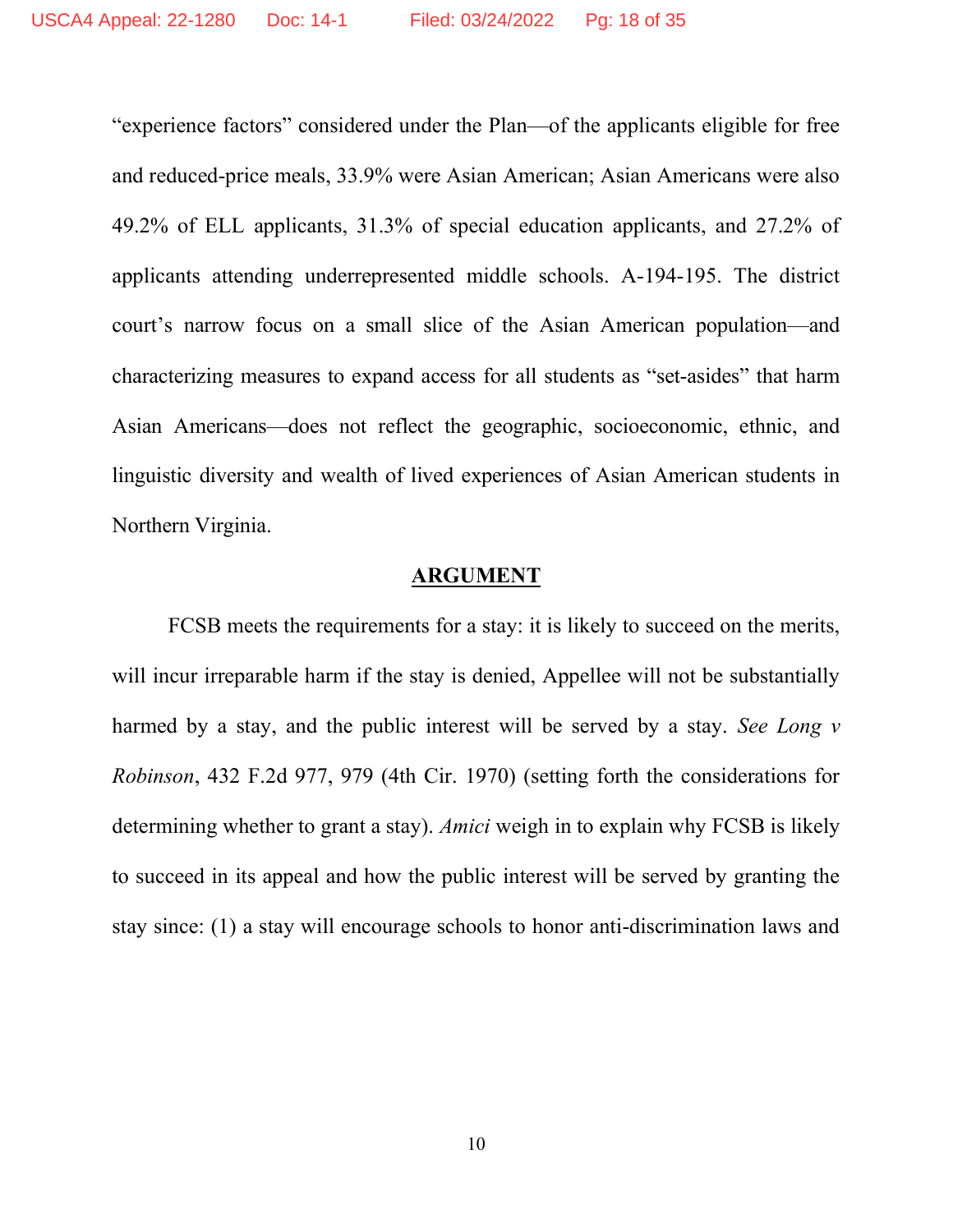our Constitution's equal protection guarantee, and (2) FCSB students and Amici will be irreparably harmed if the stay is denied.<sup>20</sup>

## A. FCSB is likely to succeed on the merits.

FCSB easily satisfies the first factor in favor of a stay. Not only is the district court's injunction inconsistent with controlling precedent, it would turn the Equal Protection Clause on its head by prohibiting a race-neutral admissions plan designed to eliminate discriminatory barriers and expand educational opportunities.

#### 1. The district court erred in its analysis of disparate impact.

The district court erroneously reasoned that Asian American applicants suffered a racially disparate, adverse impact because Asian American students were a smaller share of the class admitted after the challenged Plan was enacted when compared with Asian American applicants admitted the year before. According to the court, all that was needed under this Court's precedent in North Carolina State Conference of NAACP v. McCrory to show such an impact was "a simple beforeand-after comparison." A-223 (citing 831 F.3d 204, 231 (4th Cir. 2016)). But in reaching this conclusion, the court misconstrued this Court's reasoning in McCrory,

<sup>&</sup>lt;sup>20</sup> Courts may consider irreparable harm to nonparties in deciding whether to grant a stay. See, e.g., Doe #1 v. Trump, 957 F.3d 1050, 1068 (9th Cir. 2020) (considering harm to nonparties); accord Grace v. Whitaker, No. CV 18-1853, 2019 WL 329572, at \*4 (D.D.C. Jan. 25, 2019); Loving v. I.R.S., 920 F. Supp. 2d 108, 111 (D.D.C. 2013), United Ass'n of Journeymen & Apprentices of Plumbing & Pipefitting Indus., AFL-CIO v. Barr, No. 90-2342, 1991 WL 241890, at \*4 (D.D.C. Oct. 29, 1991) (same).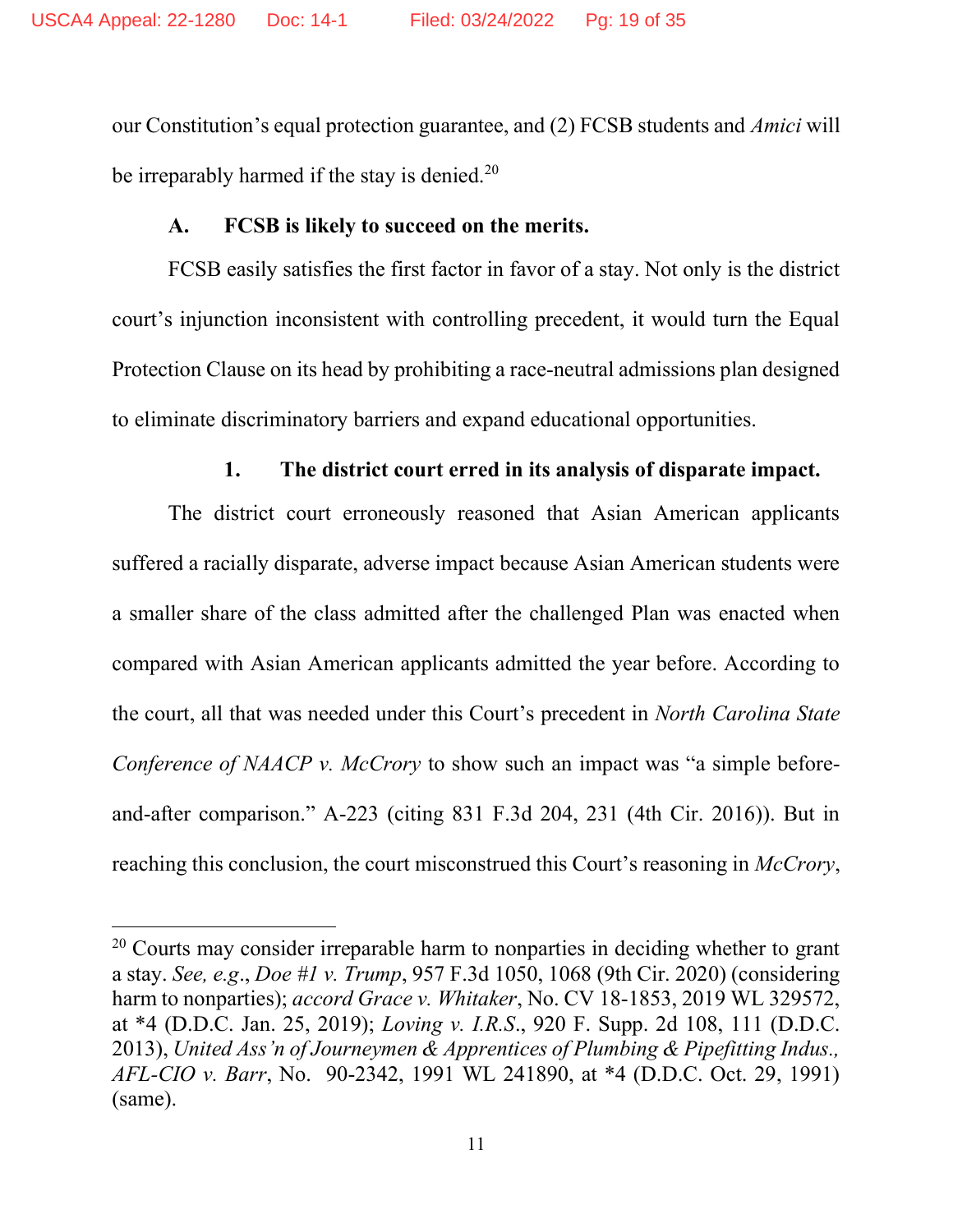which held that a North Carolina voting law had a racially disparate, adverse impact where "the General Assembly enacted legislation restricting all—and only practices disproportionately used by African Americans." 831 F.3d at 230. McCrory did not prescribe a before-and-after comparison, holding that "[t]he district court also erred in suggesting that Plaintiffs had to prove that the challenged provisions prevented African Americans from voting at the same levels they had in the past." Id. at 232.

For TJHSST, the applicant pool is comprised of a different set of students each year. Asian American applicants—like other applicants—may be more or less competitive in any given year than the Asian American students who applied in previous or future years. Given this, "[t]he racial demographics of [TJHSST] under the old plan were a disjunctive consequence year to year—there was no guarantee that any White or Asian student would even be admitted." Bos. Parent Coal. for Acad. Excellence Corp. v. Sch. Comm. of City of Bos., No. 21-cv-10330, 2021 WL 4489840, at \*15 n.20 (D. Mass. Oct. 1, 2021) (citing Bos. Parent Coal. for Acad. Excellence Corp. v. Sch. Comm. of City of Bos., 996 F.3d 37, 46 (1st Cir. 2021)).

By using a flawed before/after comparison, the district court converted "a variable consequence" into a "baseline against which all future [outcomes] must comport," thereby improperly entrenching the status quo. Id.; see also Bos. Parent Coal. for Acad. Excellence Corp. v. Sch. Comm. of City of Bos., No. 21-cv-10330,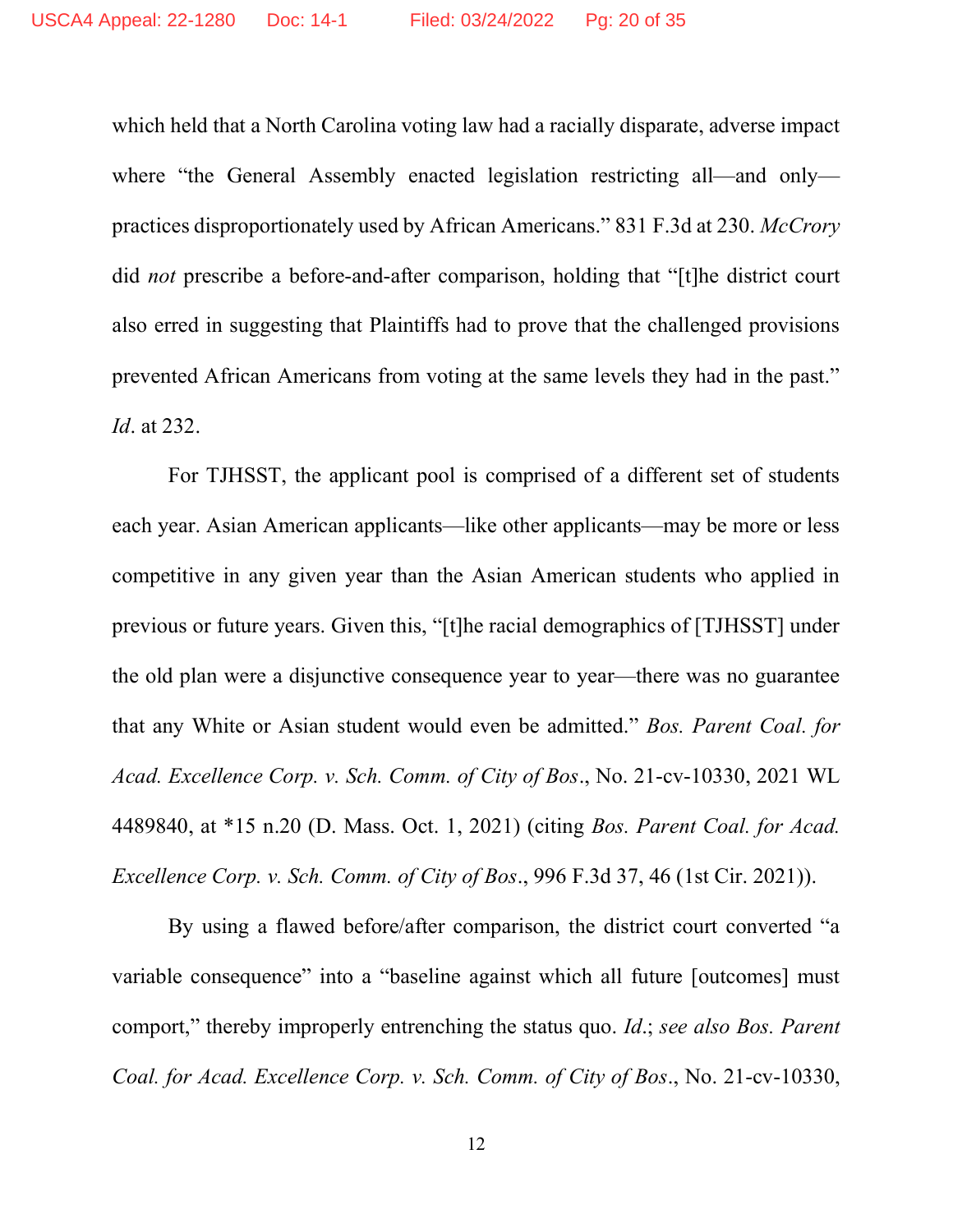2021 WL 1422827, at \*14 n.18 (D. Mass. Apr. 15, 2021) (The "Equal Protection Clause is not a bulwark for the status quo."). Here, Appellee failed to show disparate impact. See Bos. Parent Coal. for Acad. Excellence Corp., 996 F.3d at 46 (holding that plaintiffs were not likely to succeed in challenging a magnet school admissions policy because the policy had no disparate impact "as compared to a random distribution of invitations" to all students); see also Vaughns v. Bd. of Educ. of Prince George's Cnty., 574 F. Supp. 1280, 1304 (D. Md. 1983), aff'd in part, rev'd in part on other grounds, 758 F.2d 983 (4th Cir. 1985) (comparing "[B]lack children . . . in the [gifted and talented] program relative to their population in the school system as a whole"); Gallup-McKinley Cnty. Sch. Resol., OCR Case No. 08-11-5002 (2017) (comparing "the number of American Indian students enrolled in the District and the number of American Indian students who participate in the District's [gifted and talented] program and honors and AP courses").

To assess impact, the district court could have also considered whether Asian Americans were disproportionately adversely impacted by any particular change to the admissions criteria. See McCrory, 831 F.3d 204. However, to the extent the district court considered whether Asian Americans were adversely affected by various aspects of the challenged admissions process, its conclusions were factually unsupported. As noted above, Asian Americans were more likely than other applicants to receive extra points because of eligibility for free and reduced priced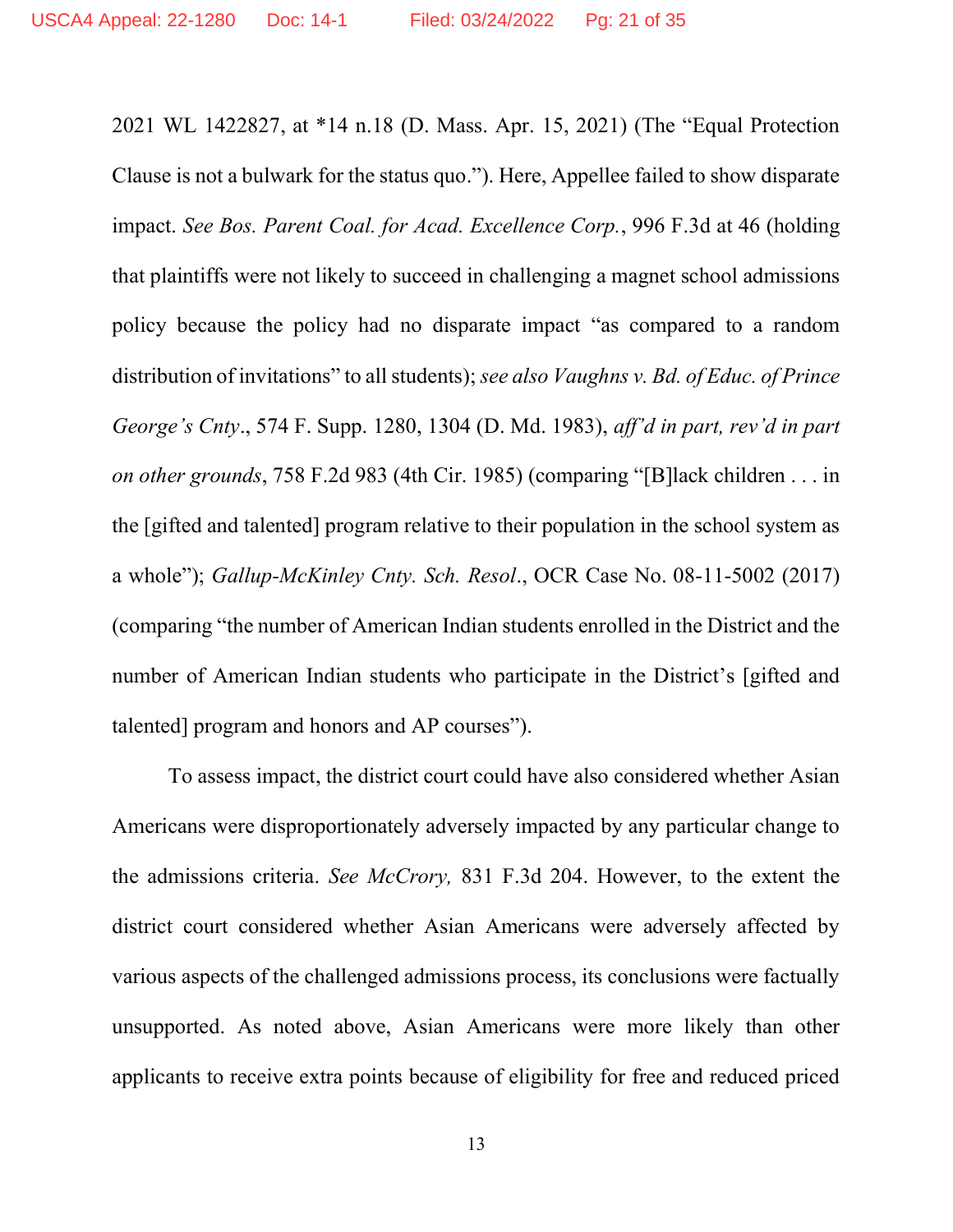meals, being an ELL student, a special education student, or attending a middle school historically underrepresented at TJHSST. See A-195. Likewise, as FCSB points out, the district court failed to cite any evidence that Asian American students were affected by the top 1.5% plan or other changes. Appellant's Mot. at 18-19.

#### 2. The district court erred in its analysis of discriminatory intent.

The district court's analysis of discriminatory intent was similarly unmoored from binding precedent. A school board's desire to provide equal educational opportunities by revising an admission process that has been under-identifying Black and Latino students for an academically selective program "is not analogous to an intent to discriminate" against other groups. See Bos. Parent Coal. for Acad. Excellence Corp., 2021 WL 4489840 at \*15 ("While the increase of a zero-sum resource to one group necessitates the reduction of that resource to others, the case law is clear—the concern is action taken *because of* animus toward a group, not *in* spite of an action's necessary effect on a group or groups." (citing Personal Administrator of Mass. v. Feeney, 442 U.S. 256, 258 (1979)); Jana-Rock Constr., Inc. v. N.Y. Dep't of Econ. Dev., 438 F.3d 195, 211 (2d Cir. 2006) (a desire to alleviate discrimination against "some disadvantaged groups" is not the same as "an intent to discriminate against other groups"). The district court's faulty reasoning would call into question "[e]very antidiscrimination statute aimed at racial discrimination, and every enforcement measure taken under such a statute, [which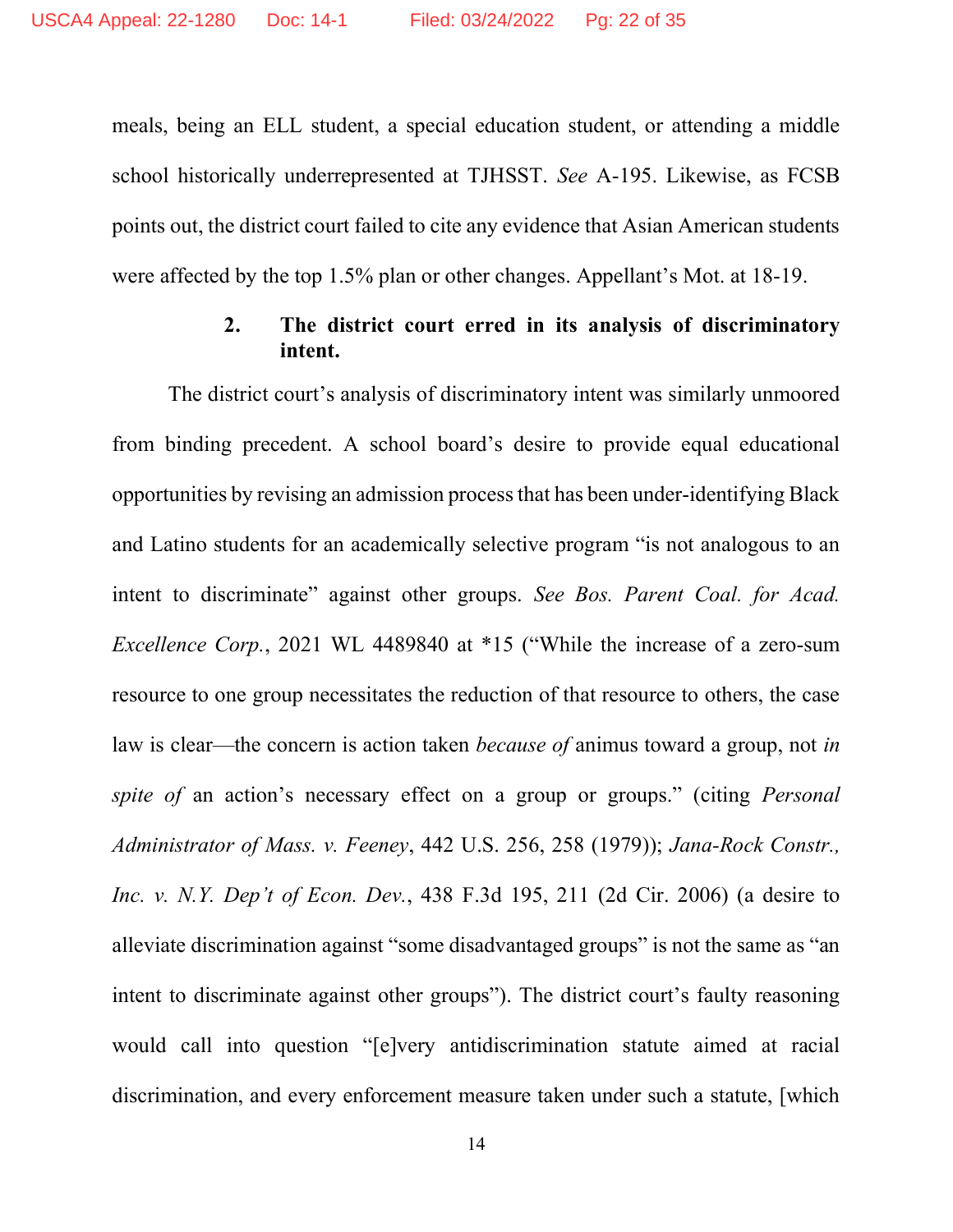necessarily] reflect a concern with race." Raso v. Lago, 135 F.3d 11, 16 (1st Cir. 1998), cert. denied, 525 U.S. 811 (1998).

"Government is not disqualified from acting in response to the unhappy persistence of both the practice and the lingering effects of racial discrimination against minority groups in this country." Adarand Constructors, Inc. v. Pena, 515 U.S. 200, 202 (1995). Indeed, even those Supreme Court justices who have dissented from opinions upholding race-conscious measures to diversify post-secondary, educational institutions have endorsed race-neutral measures, such as the Plan at issue here. See Fisher v. Univ. of Tex. at Austin, 136 S. Ct. 2198, 2236 (2016) (the Chief Justice and Justice Thomas joining a dissenting opinion by Justice Alito, where he notes that UT Austin could have relied more heavily on race-neutral measures like its top 10% plan).

### B. A stay would serve the public interest by preventing the harm of the district court's error from reverberating nationwide.

Amici also highlight the necessity of a stay in light of the public interest at stake. Absent a stay, the district court's opinion will deter school districts across the country from complying with Title VI of the Civil Rights Act of 1964 by removing known barriers to opportunity from the selection processes for their academically advanced programs and replacing them with research-based, race-neutral reforms.<sup>21</sup>

<sup>21</sup> Absent a stay, the district court's opinion will also discourage Virginia school districts from complying with the Virginia Human Rights Act, which likewise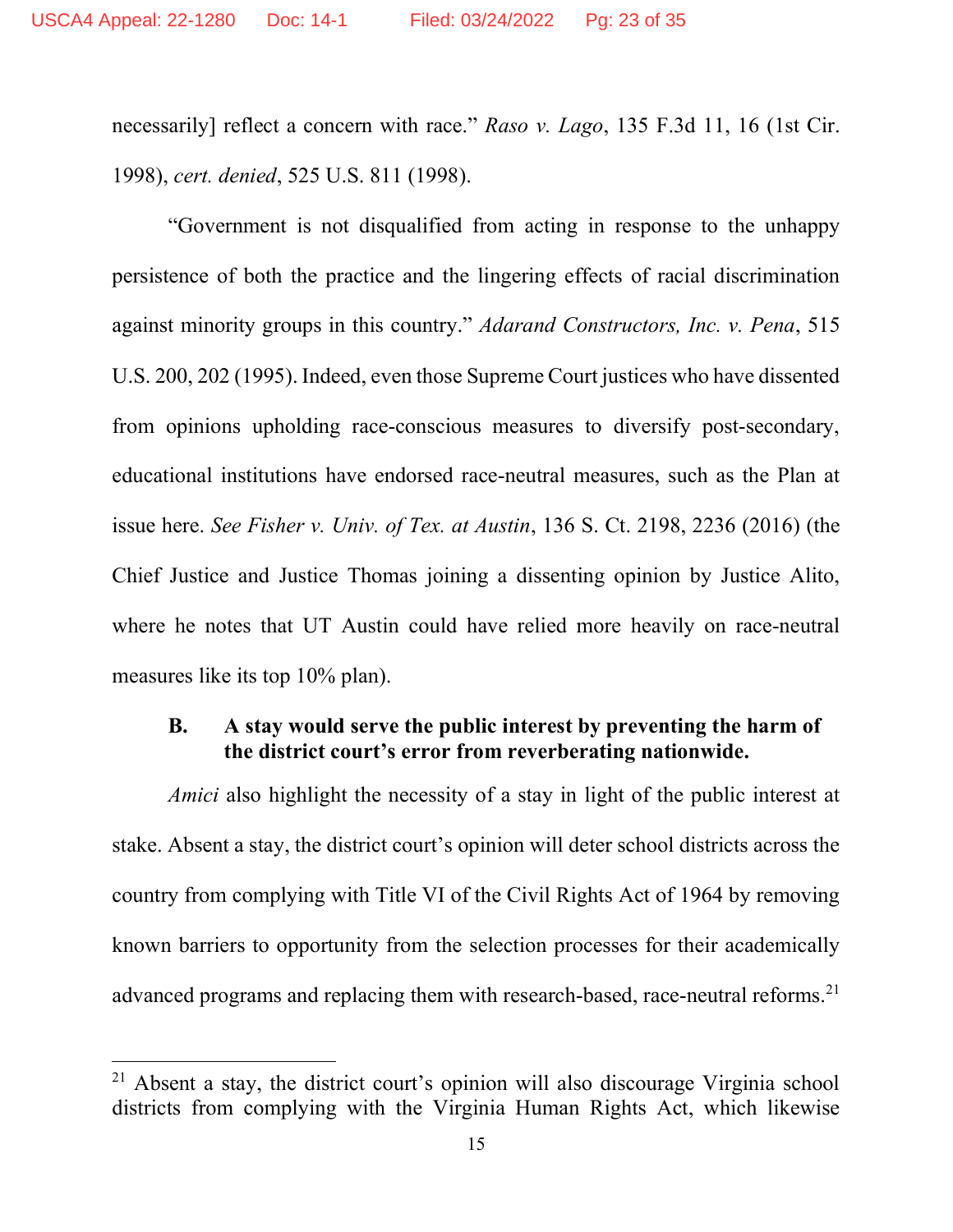See, e.g., 42 U.S.C. § 2000d; 34 C.F.R. §100.3(b)(2) ("A recipient, in determining

. . . the class of individuals to be afforded an opportunity to participate in any such program, may not . . . utilize criteria . . . which have the effect of . . . defeating or substantially impairing accomplishment of the objectives of the program as respect individuals of a particular race, color, or national origin"). Such an outcome undermines our constitutional guarantee of equality. See Bob Jones Univ. v. United States, 461 U.S. 574, 593, 604 (1983) ("[T]he Government has a fundamental, overriding interest in eradicating racial discrimination in education—discrimination that prevailed, with official approval, for the first 165 years of this Nation's history.")

## C. The public interest will be served by preventing irreparable harm that students and Amici will suffer because of the district court's injunction.

 Further, students will suffer significant harm absent a stay. An unexpected overhaul of the admissions process will harm students who have already relied upon and submitted applications to TJHSST, and that effect will disproportionately fall

prohibits intentional and disparate impact racial discrimination in educational institutions. Va. Code Ann. § 2.2-3902 (West) ("[C]onduct that violates any Virginia or federal statute or regulation governing discrimination on the basis of race, color . . . or national origin . . . is an unlawful discriminatory practice under this chapter."). Unless stayed, the district court's opinion will fundamentally undermine Amici's ability to effectively advocate for equal opportunities, frustrating their organizational purposes and forcing them to divert resources to mitigate the myriad harms that will result.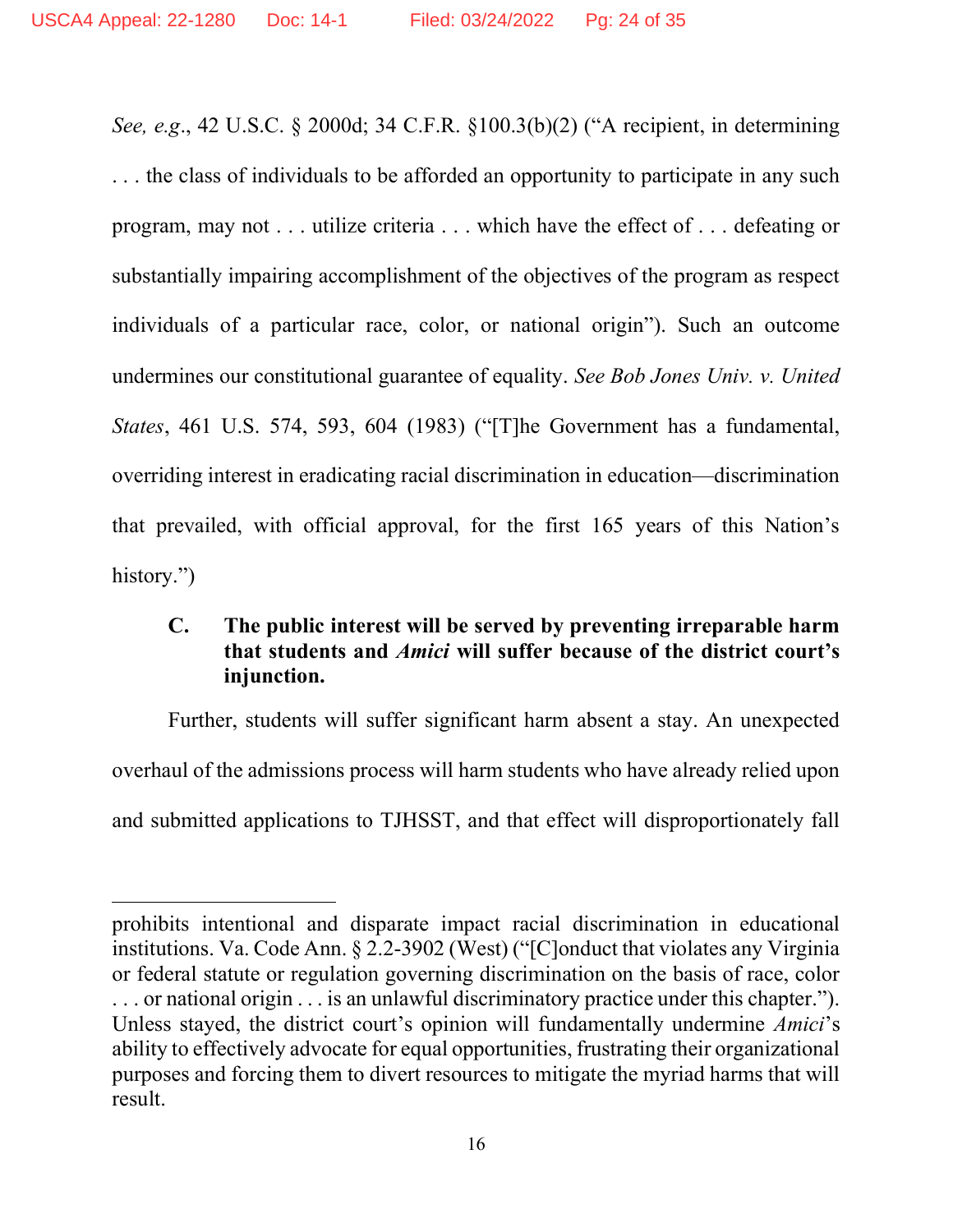on marginalized students. A denial of a stay would also cause dignitary harm to highly qualified Black and Latino students admitted under the Plan, exacerbate racial isolation, and deprive students of the educational benefits of diversity.

## 1. An unexpected, mid-year overhaul of TJHSST's admissions process will disadvantage marginalized students.

The Equal Protection Clause guarantees equal opportunity for all. Schools advance that fundamental promise of our Constitution when they remove known barriers to equal opportunity from their admissions processes and replace them with race-neutral, researched-backed reforms that distribute publicly-funded educational opportunities more fairly. Research has found that application fees, $22$  standardized tests, $23$  and teacher recommendation letters<sup>24</sup> deny students an equal opportunity to

<sup>&</sup>lt;sup>22</sup> C. S. Mott Children's Hospital, Mott Poll Report: Pay-to-Participate: Impact on School Activities, 33, NAT'L POLL ON CHILD.'S HEALTH 1, 1-2 (2019). https://mottpoll.org/sites/default/files/documents/031819\_PayToParticipate.pdf (pay-to-participate fees disproportionately disadvantaged low-income children, with 25% not participating in school activities due, in part, to cost).

 $23$  Standardized tests underpredict the potential of Black and Latino students. See Jay Rosner, The SAT: Quantifying the Unfairness Behind the Bubbles, in SAT WARS: THE CASE FOR TEST-OPTIONAL COLLEGE ADMISSIONS 134 (Joseph A. Soares 2015) ("The process 'used by psychometricians to construct admissions tests such as the SAT, ACT, GRE, LSAT, GMAT, MCAT, and many other bubble tests' is racially biased.").

<sup>&</sup>lt;sup>24</sup> See, e.g., Grissom, J.A. & Redding, C., Discretion and disproportionality: Explaining the underrepresentation of high-achieving students of color in gifted programs, AERA OPEN, 2. (2016) (Black students are less likely to be identified for gifted and talented programs when teachers exercise discretion over which students are screened).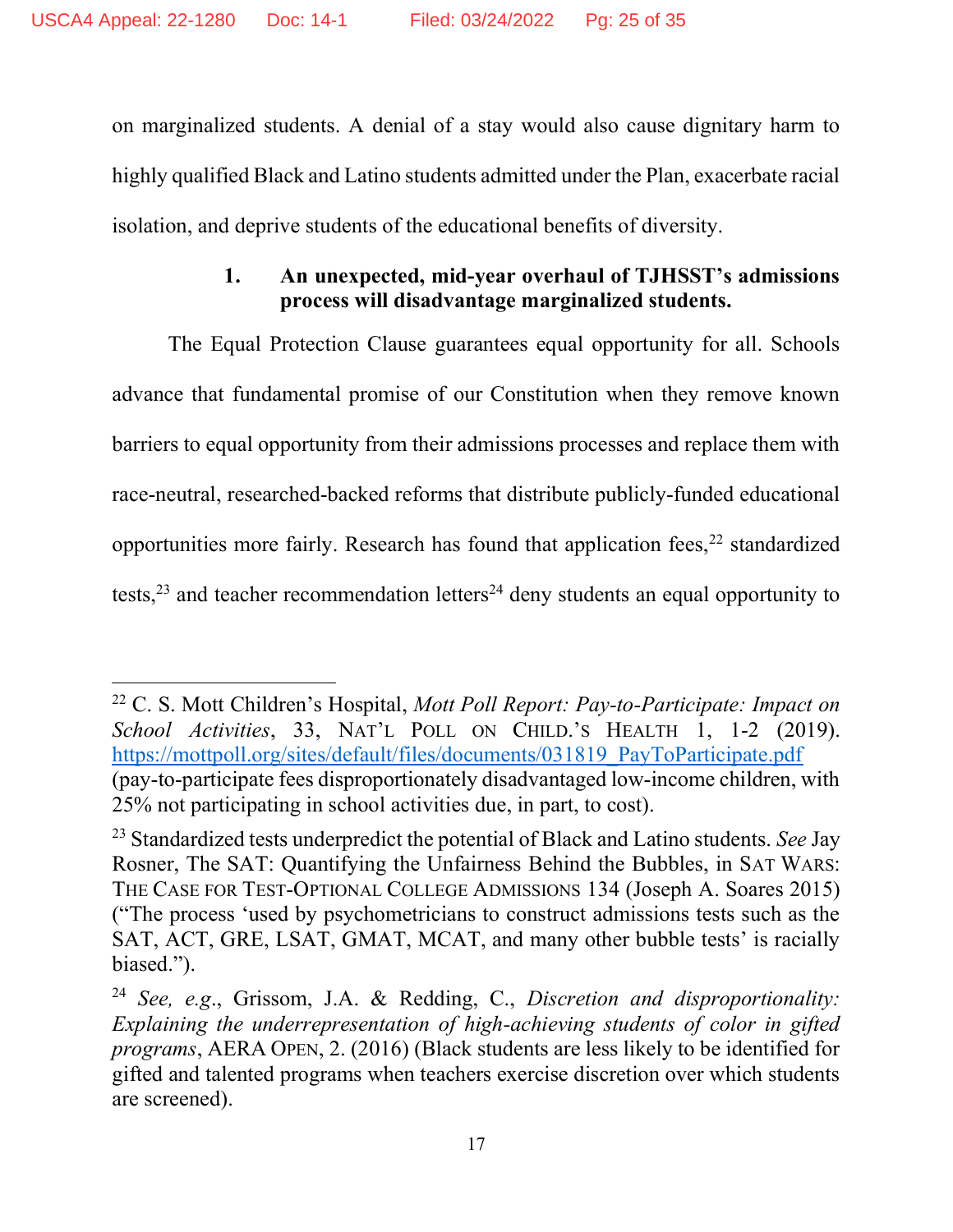compete for admission to academically advanced programs. In contrast, measures like a top  $1.5\%$  plan<sup>25</sup> give all students a fairer opportunity to compete. See Texas Dep't of Housing & Community Affairs v. Inclusive Communities Project, Inc., 576 U.S. 519, 545 (2015) (quoting Justice Kennedy's controlling concurrence in Parents Involved, 551 U.S. at 789, for the proposition that "[s]chool boards may pursue the goal of bringing together students of diverse backgrounds and races [by] drawing attendance zones with general recognition of the demographics of neighborhoods."). By enjoining the Plan that replaced several undisputed barriers to equal opportunity with race-neutral, researched-backed reforms, the district court took several tools for ensuring equal opportunity off the table, significantly narrowing FCSB's options to objectively and more effectively identify students for admission to TJHSST.

Furthermore, a rushed, mid-year pivot to a new admissions process will deny equal opportunity to many marginalized students who lack the resources to navigate the change. The impact of the district court's injunction will fall disproportionately on students who have been underrepresented historically at TJHSST and have also

<sup>&</sup>lt;sup>25</sup> Scott J. Peters et al., *Effect of Local Norms on Racial and Ethnic Representation* in Gifted Education, 5 AERA OPEN 1, 4 (2019), https://journals.sagepub.com/doi/pdf/10.1177/2332858419848446 (recommending gifted placement policies that select the top percentage of students at each school since comparing a student to his/her schoolmates (rather than all of the students across a school district) better accounts for a student's opportunities to foster their natural talents and allows educators to better identify which students are not sufficiently challenged and not being educated to their full potential).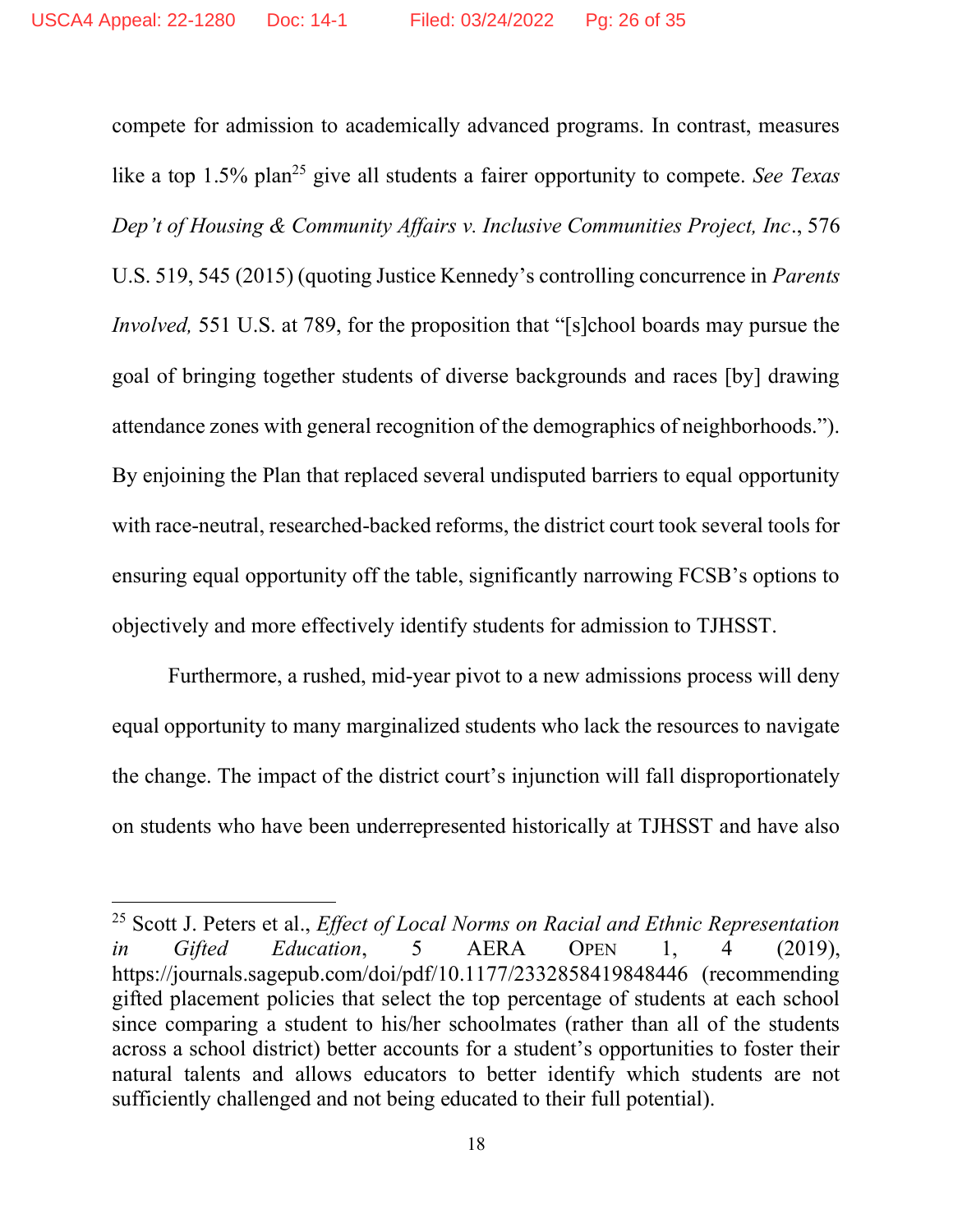experienced outsized educational impacts of the COVID-19 pandemic. Many of the students Amici serve are low-income, ELL, or recent immigrants who may find it challenging to navigate a rushed, unexpected, mid-year change to TJHSST's admissions processes given limited resources, time, and language and cultural barriers.<sup>26</sup> Absent a stay, the district court's injunction will prevent FCSB from affording each student an equal opportunity to compete for admission.

#### 2. The denial of a stay will subject Black, Latino, ELL, and lowincome students to dignitary harm.

Denying a stay will also exacerbate the dignitary harm faced by (1) Northern Virginia Black, Latino, ELL, and low-income students attending an isolating school environment where the selection process for the regional high school for gifted students has long under-identified such students, and (2) members of TJHSST's class of 2025, for being admitted under a process the district court has erroneously invalidated as an unfair "set-aside" for Black and Latino students. The district court's opinion lends a patina of legitimacy to the prior inequitable, segregating

<sup>&</sup>lt;sup>26</sup> See David Card & Laura Giuliano, Universal screening increases the representation of low-income and minority students in gifted education, 113 PNAS 13678, 13683 (2016), https://www.pnas.org/content/pnas/113/48/13678.full.pdf (noting that language barriers and cultural factors could present challenges that disadvantage poor, immigrant, and minority children in the gifted identification process); Scott J. Peters, The Challenges of Achieving Equity Within Public School Gifted and Talented Programs, 66 GIFTED CHILD QUARTERLY 82, 86 ("[P]arents with the cultural capital to advocate for their child's identification are more likely to have a student who is identified as gifted."), https://journals.sagepub.com/doi/10.1177/00169862211002535.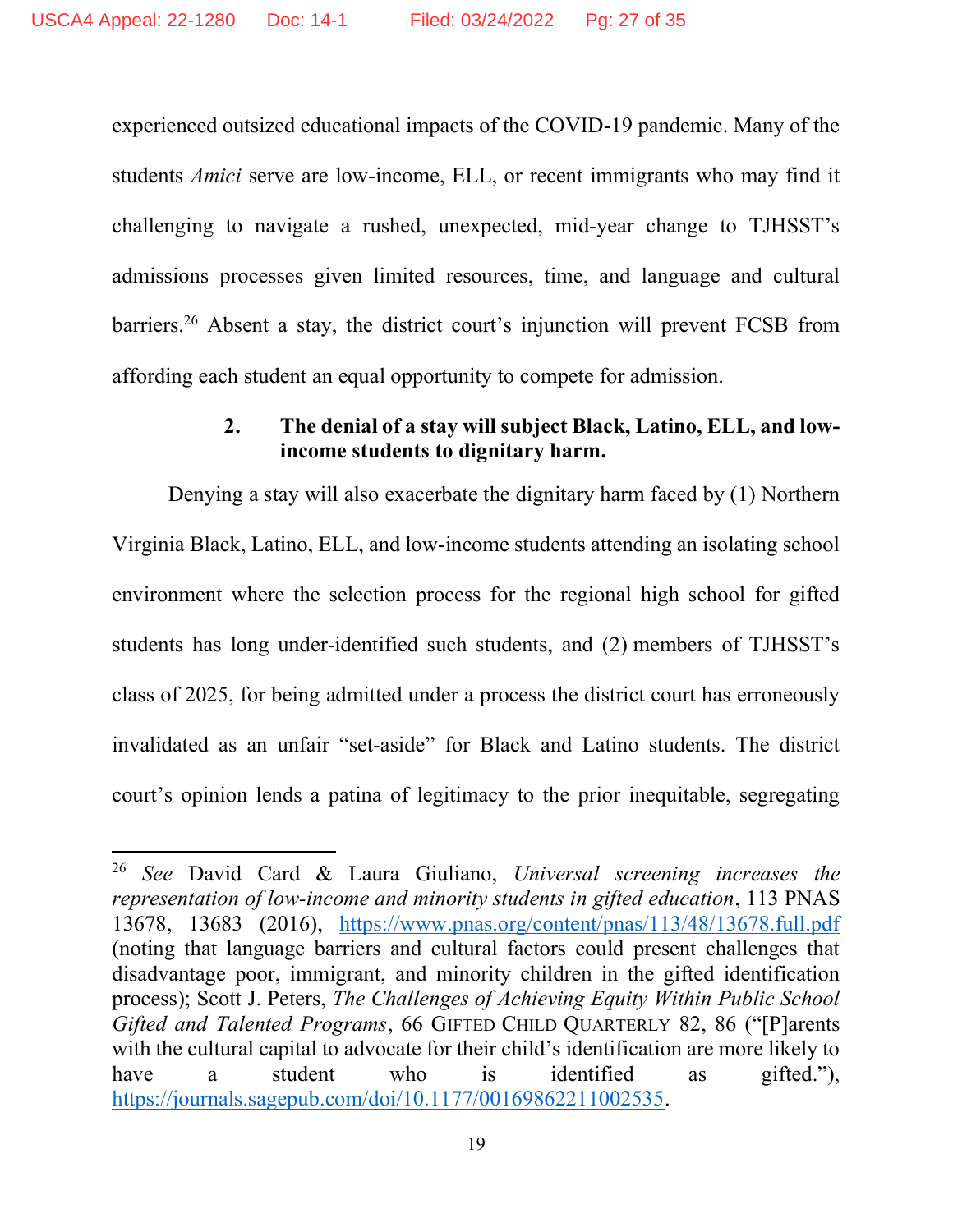admissions process and the false and divisive narrative that Black, Latino, ELL, and low-income students admitted under the Plan do not belong on TJHSST's campus and are taking the places of other more deserving applicants.

These narratives lead to microaggressions and contribute to stereotype threat, harming these students' academic achievement and overall well-being.<sup>27</sup> Courts have long acknowledged the dignitary harms associated with the near-categorical (or categorical) exclusion of a group from educational programs. See Stout v. Jefferson Cnty. Bd. of Educ., 882 F.3d 988, 1012 (11th Cir. 2018) (noting that a predominantly-white city's racially-motivated secession from a more diverse county school system sent "messages of inferiority," which could not have "escaped the [Black] children in the [C]ounty") (quoting Wright v. Council of Emporia, 407 U.S. 451, 466 (1972)); Brown v. Bd. of Educ., 347 U.S. 483, 493-94 (1954) (recognizing

<sup>&</sup>lt;sup>27</sup> See Gloria Wong, et al., *The what, the why, and the how: A review of racial* microaggressions research in psychology, 6:2 Race and Soc. Problems, 181, 181-- 200 (2014) https://doi.org/10.1007/s12552-013-9107-9 (Microaggressions are "subtle insults . . . directed toward racial minorities" that "sap the energy of recipients which impairs performance in multitude of settings."); id. ("[P]erceived stigmatization pertaining to gender, race, and sexual orientation is associated with depression and anxiety symptoms, decreased psychological wellbeing, lower selfregard, and physical health issues (e.g., higher blood pressure)."),; Claude M. Steele, WHISTLING VIVALDI: AND OTHER CLUES TO HOW STEREOTYPES AFFECT US (2010) ("[S]tereotype threat" occurs when individuals fear that their performance on a task could confirm a negative stereotype about their racial (or other identity) group"); Gregory M. Walton & Steven J. Spencer, Latent Ability: Grades and Test Scores Systematically Underestimate the Intellectual Ability of Negatively Stereotyped Students, 20 PSYCHOLOGICAL Sci. 1132, 1132 (2009), https://doi.org/10.1111/j.1467-9280.2009.02417.x.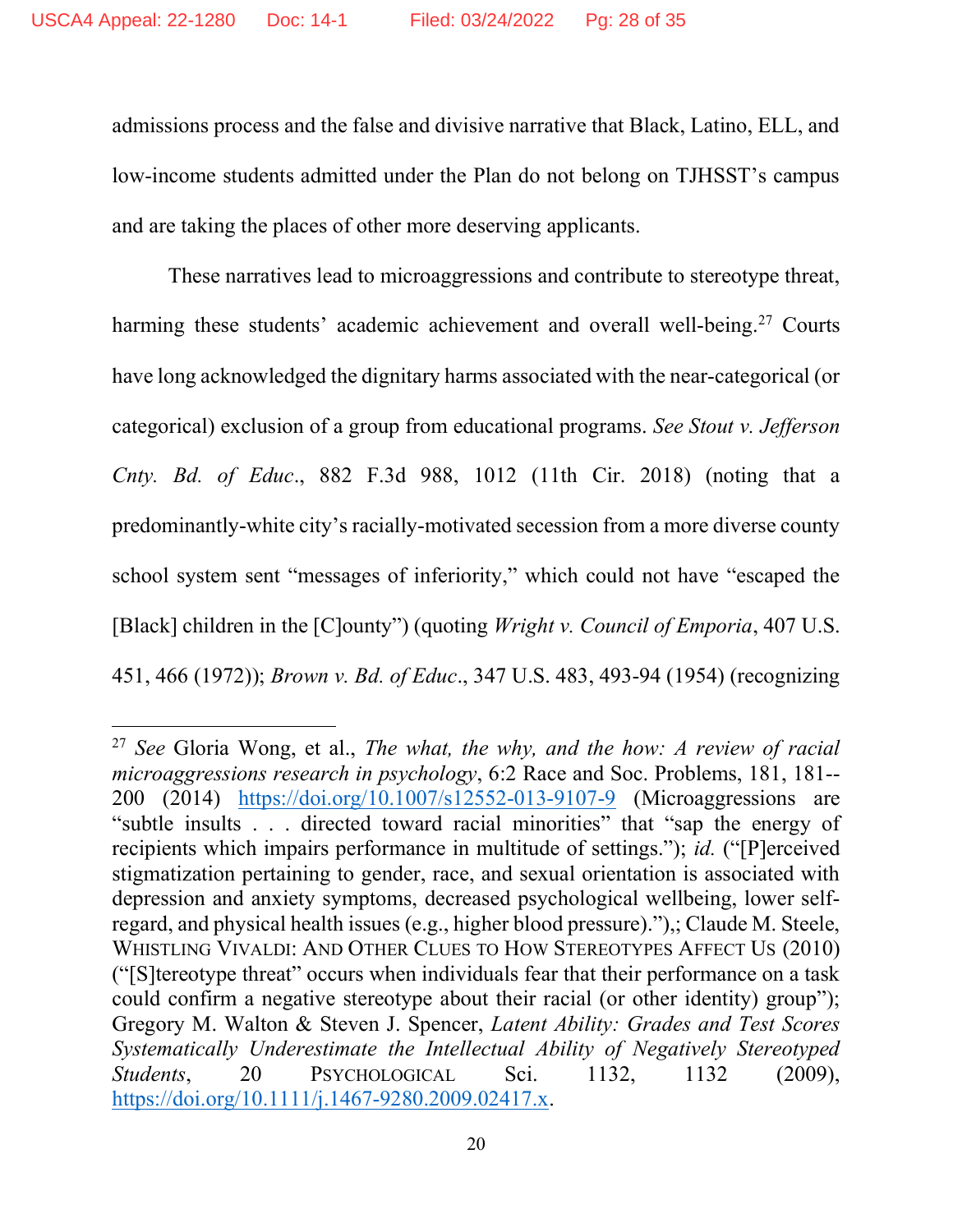that the "intangible" harm of racial segregation "generates a feeling of inferiority as to their status in the community that may affect their hearts and minds in a way unlikely ever to be undone").

## 3. Black and Latino students will suffer more acute racial isolation if a stay is denied.

Absent a stay, the district court's opinion will exacerbate the racial isolation caused by the under-identification of Black and Latino students for admission to TJHSST. For example, one senior at TJHSST who identifies as Black experienced "shameful walks down the hall" at TJHSST, "wondering if anyone was staring at me, thinking 'Whoa, look, a Black kid,' and the racist jokes that seemed funny to everyone but me."<sup>28</sup> Racial isolation led her to try to bleach her skin to "look less Black" and fit in.<sup>29</sup> She "realized that one year at [TJHSST] made the real me—from my culture to my own skin—feel foreign and unwanted. My school didn't accept me; I didn't accept me. At that moment, I felt completely and utterly alone."<sup>30</sup>

Likewise, another student who identifies as Latina feels "uncomfortable at [TJHSST], not because of who I am, but because there aren't enough . . . Latino people that can say they attend the #1 public school in the country, when there are

 $^{28}$  Didi Elsyad, My not so Black-and-White look at diversity at Jefferson, TJ TODAY (June 20, 2020) https://www.tjtoday.org/29057/new-on-tjtoday/my-not-so-blackand-white-look-at-diversity-at-jefferson/.

 $^{29}$  *Id.* 

 $30$  Id.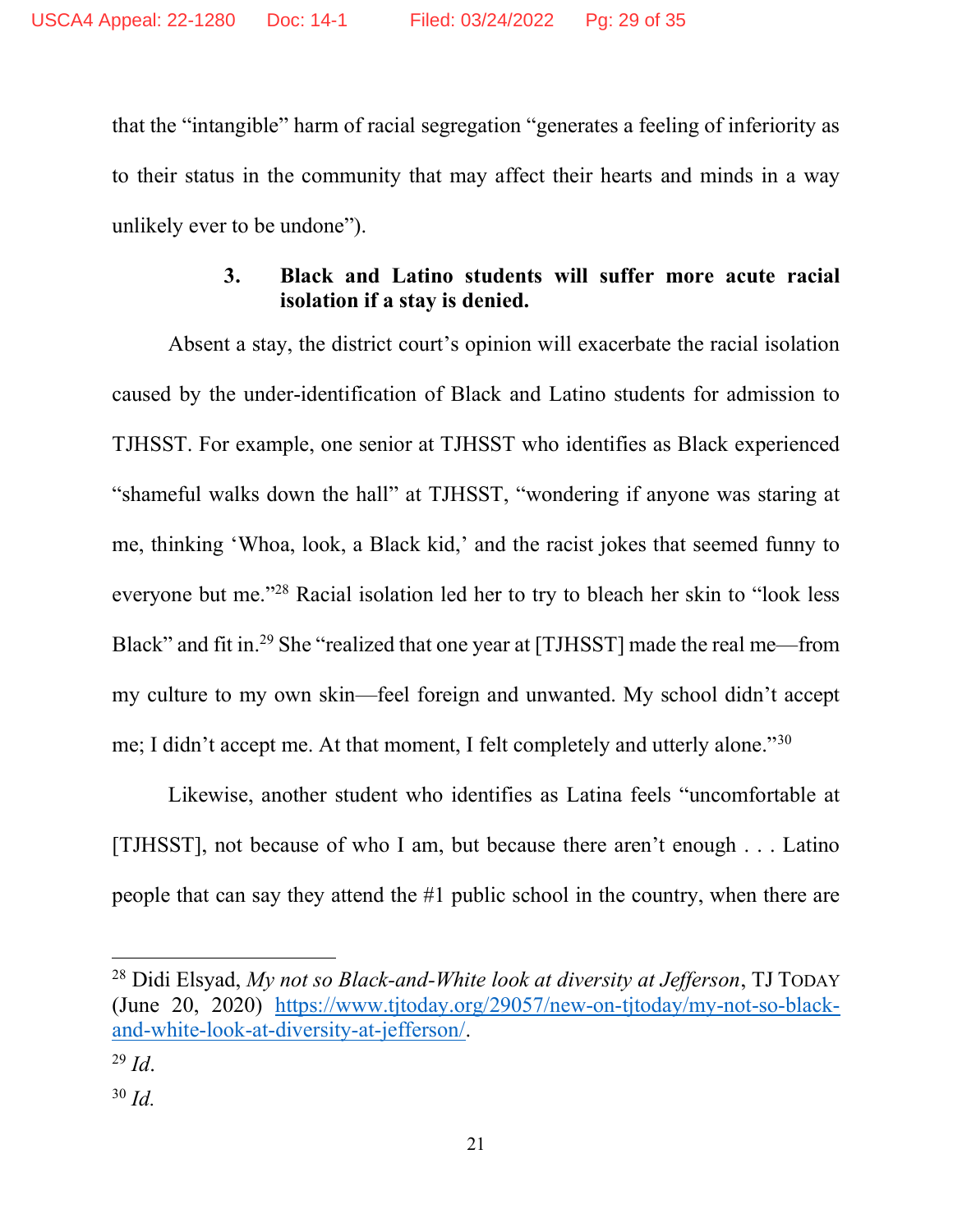so many that could."<sup>31</sup> She added that the underrepresentation of Latino students at TJHSST makes it difficult to combat stereotypes and signals to prospective TJHSST applicants "that the only way to get ahead is to distance themselves from their culture."<sup>32</sup> But such feelings also encompass other students, including Asian American students: for instance, a low-income South Asian student "remembered all the times I'd been laughed at for being poor and kept my mouth shut." $33$ 

Racial isolation hinders academic achievement and causes other harms that Amici will be forced to expend resources to address.<sup>34</sup>

## 4. All students will be deprived of the educational benefits of diversity if a stay is denied.

Without a stay, the district court's opinion will make it more likely that Black,

Latino, ELL, and low-income students will once again be woefully under-identified

 $31$  Andrea Silva, *What it means to be a TJ Latina*, TJ TODAY (July 3, 2020) https://www.tjtoday.org/29172/showcase/what-it-means-to-be-a-tj-latina/.  $32$  Id.

 $33$  Gurleen Kaur, Your finish line and mine, TJ TODAY (June 20, 2020) https://www.tjtoday.org/29068/new-on-tjtoday/your-finish-line-and-mine/.

<sup>&</sup>lt;sup>34</sup> See, e.g., Mischa Thompson & Denise Sekaquaptewa, When Being Different Is Detrimental: Solo Status and the Performance of Women and Racial Minorities, 2 ANALYSES SOC. ISSUES & PUB. POLICY 183, 183 (2002), https://doi.org/10.1111/j.1530-2415.2002.00037.x; Shaun R. Harper & Sylvia Hurtado, Nine Themes in Campus Racial Climates and Implications for Institutional Transformations, in RESPONDING TO THE REALITIES OF RACE ON CAMPUS 7, 12 (2007), https://www.gvsu.edu/cms4/asset/5D80BD51-996D-6AE0- B9D7668ADFEA7A31/why do a climate survey nine themes in campus racia l\_climate\_and\_implications\_for\_institutional\_transformation\_article\_3.pdf.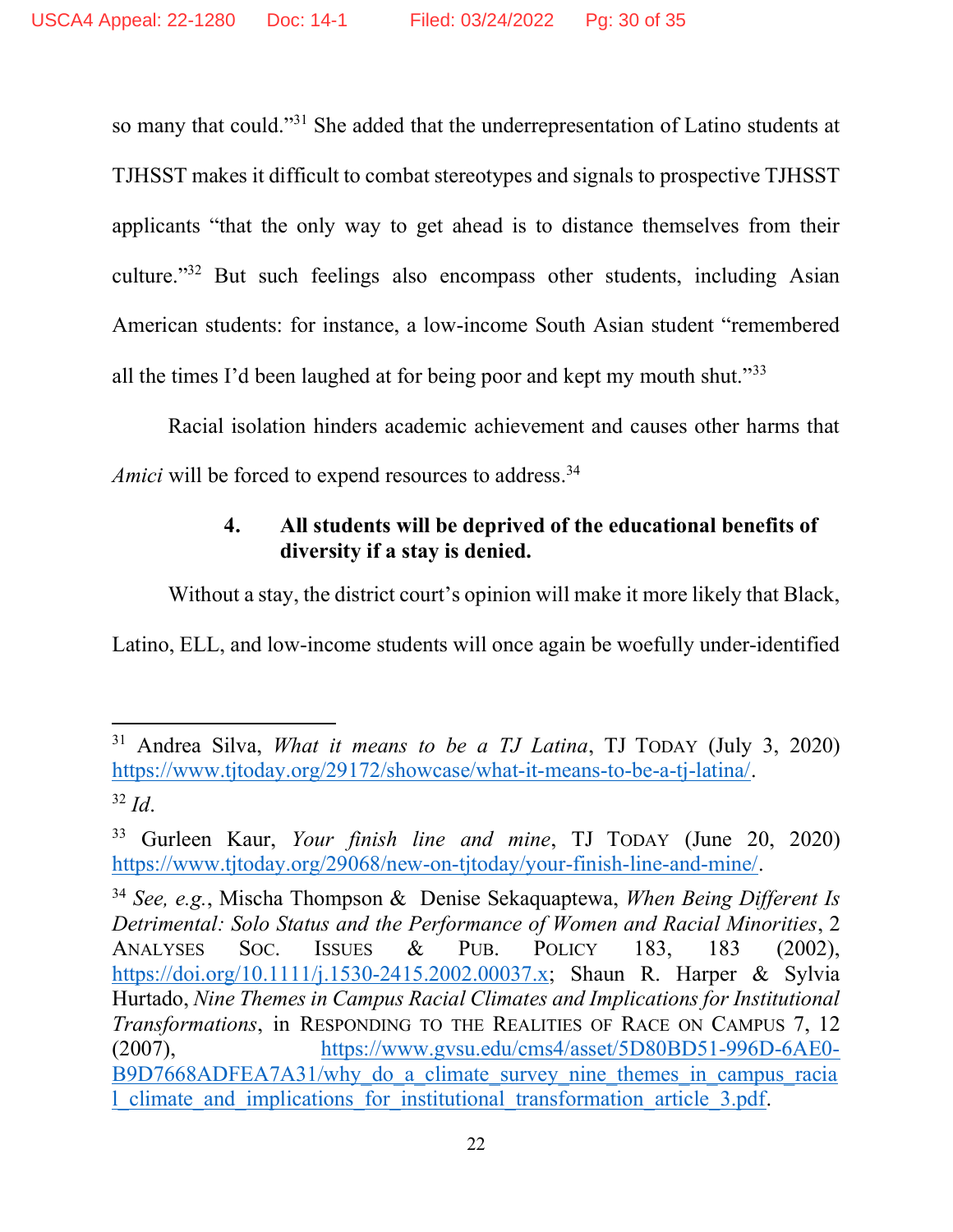for admission to TJHSST, impairing the quality of the educational experience by depriving all students of the educational benefits of diversity. See Grutter v. Bollinger, 539 U.S. 306, 333 (2003) (the educational benefits of diversity cannot be accomplished "with only token numbers of minority students."). Since Brown, the Supreme Court has recognized the "substantial, . . . important and laudable" benefits that flow from a diverse student body. Grutter, 539 U.S. at 330 (2003). Such a student body "promotes cross-racial understanding, helps to break down racial stereotypes, . . . enables students to better understand persons of different races," and facilitates "enhanced classroom dialogue and the lessening of racial isolation" on campus. Fisher, 136 S. Ct. at 2210; see also Fisher v. Univ. of Tex. at Austin, 570 U.S. 297, 308 (2013). Crucially, diversity in education "promotes learning outcomes" and helps "prepar[e] students for work and citizenship" in our extraordinarily diverse society. Grutter, 539 U.S. at 330-33; see also Regents of the Univ. of California v. Bakke, 438 U.S. 265, 313 (1978) ("[T]he nation's future depends upon leaders trained through wide exposure to the ideas and mores of students as diverse as this Nation of many peoples." (internal quotation marks omitted)).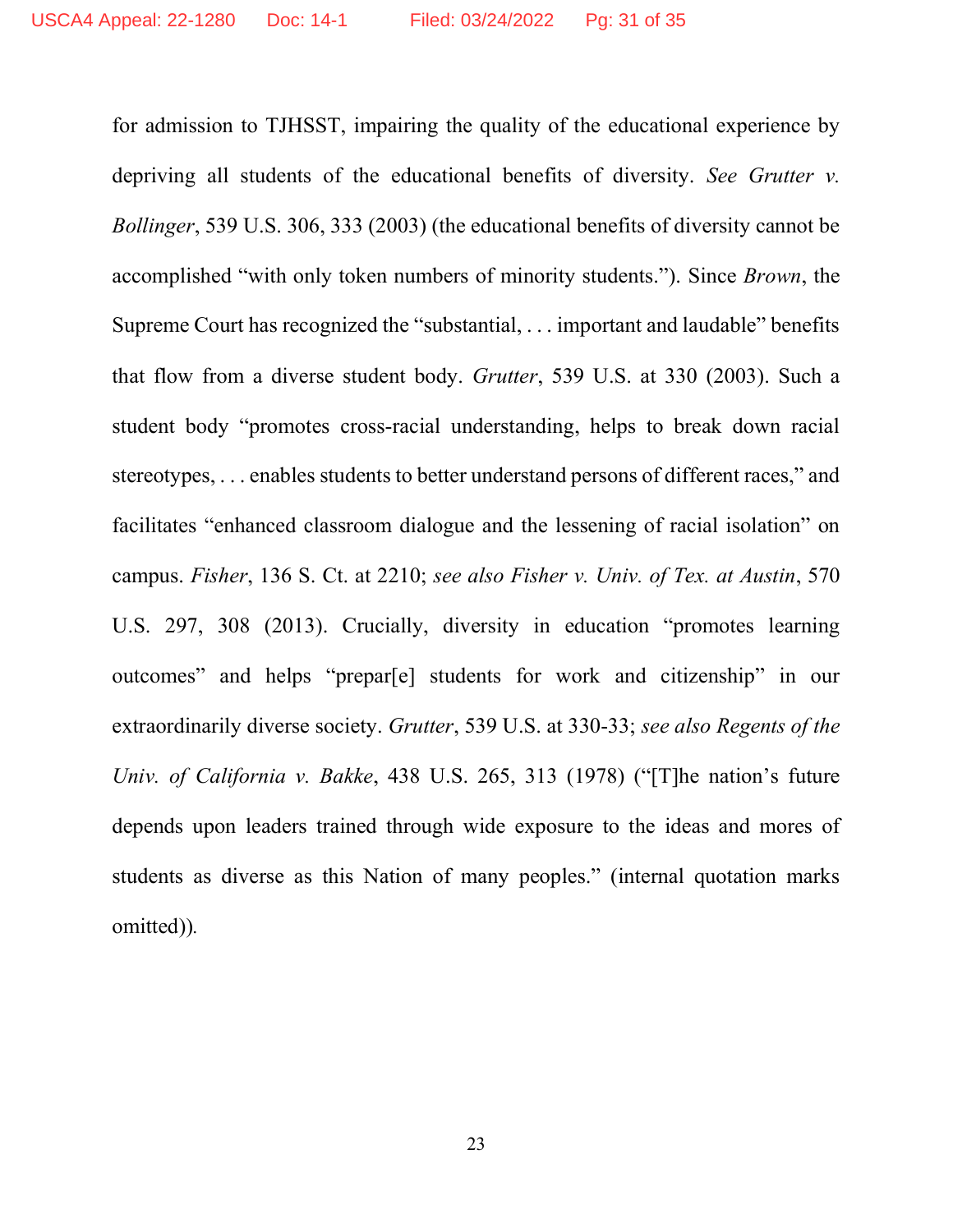These benefits extend to  $PK-12$  schools,<sup>35</sup> including STEM schools like TJHSST.<sup>36</sup> See Parents Involved, 551 U.S. at 783 (five members of the Supreme Court finding that the compelling interest of the educational benefits of diversity extends to PK-12 schools) (Kennedy, J., concurring in part and concurring in judgment); see also McAuliffe Intermdiate School PTO v. De Blasio, 364 F. Supp. 3d 253, 283 (S.D.N.Y. 2019) ("if [the educational] benefits flow from increasing racial diversity in universities, the Court sees no logical reason why increasing racial diversity in high schools would not benefit students to the same extent").

<sup>&</sup>lt;sup>35</sup> Amy Stuart Wells, Lauren Fox, and Diana Cordova-Cobo, How Racially Diverse Schools and Classrooms Can Benefit All Students, THE CENTURY FOUND (Feb. 9, 2016), https://tcf.org/content/report/how-racially-diverse-schools-andclassrooms-can-benefit-all-students/?agreed=1.

<sup>&</sup>lt;sup>36</sup> See Kenneth Gibbs, Jr., Diversity in STEM: What It Is and Why It Matters, SCI. AM. (Sept. 10, 2014), https://blogs.scientificamerican.com/voices/diversity-in-stemwhat-it-is-and-why-it-matters/.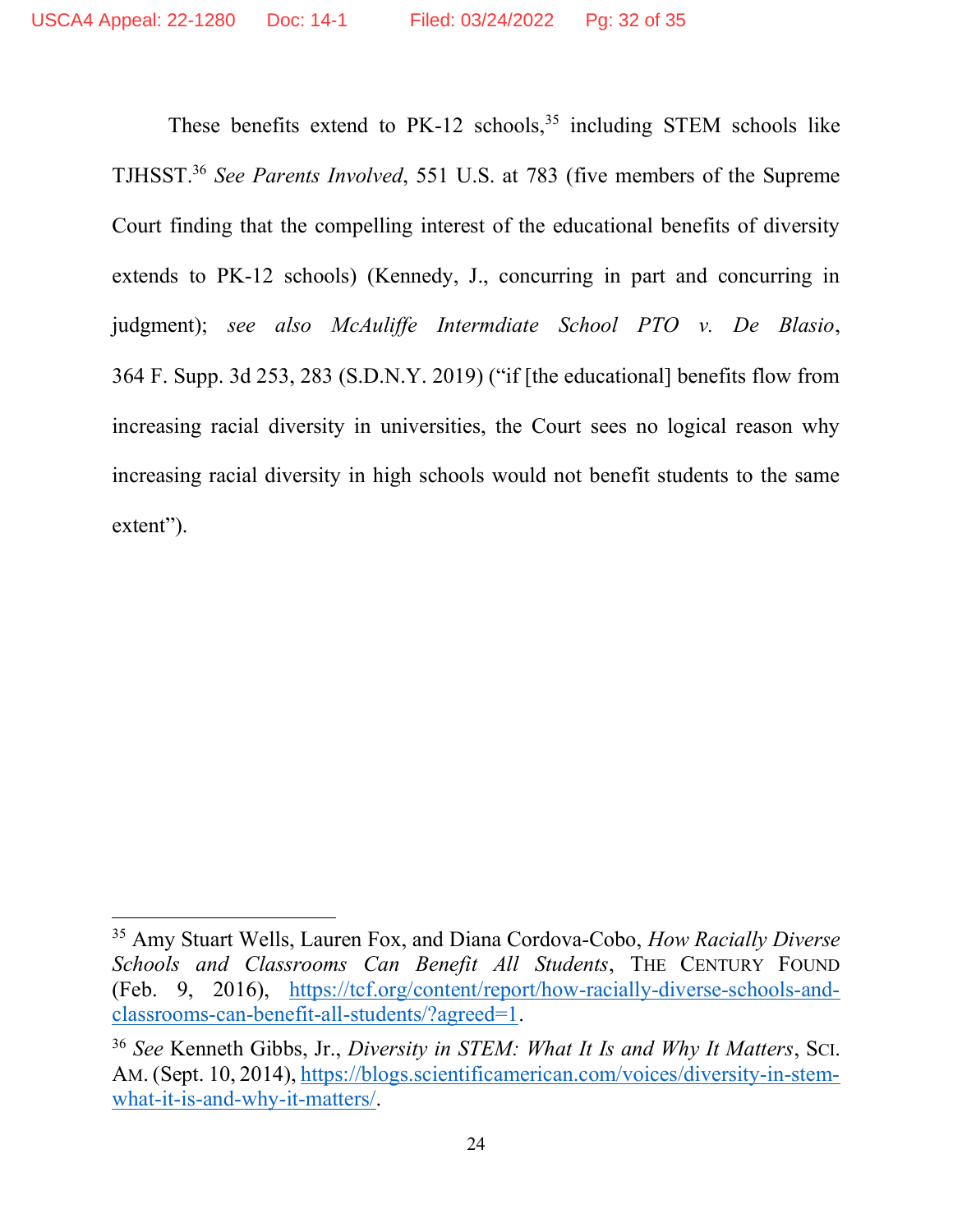### **CONCLUSION**

For the foregoing reasons, Amici respectfully request that this Court grant

FCSB's motion for stay pending appeal in this case.

DATED: March 24, 2022

Jin Hee Lee Michaele N. Turnage Young NAACP LEGAL DEFENSE AND EDUCATIONAL FUND, INC. 700 14th Street NW, Suite 600 Washington, DC 20005 Tel: (202) 682-1300

Niyati Shah Eri Andriola ASIAN AMERICANS ADVANCING JUSTICE-AAJC 1620 L St. NW, Ste. 1050 Washington, DC 20036 Tel: (202) 296-2300

Francisca D. Fajana LATINOJUSTICE PRLDEF 475 Riverside Drive, Suite 1901 New York, NY 10115 Tel: (212) 219-3360

Arthur Luk Christine J. Choi Elizabeth Denning Megan Pieper ARNOLD & PORTER KAYE SCHOLER LLP 601 Massachusetts Ave. NW Washington, D.C. 20001 Tel: (202) 942-5000

Counsel for Amici Curiae TJ Alumni For Racial Justice, NAACP Legal Defense and Educational Fund, Inc., CASA Virginia, Hispanic Federation, Asian American Youth Leadership Empowerment And Development, and Hamkae Center

Admitted in New York only. DC practice limited to federal courts.

Admission application to the Fourth Circuit Court of Appeals forthcoming.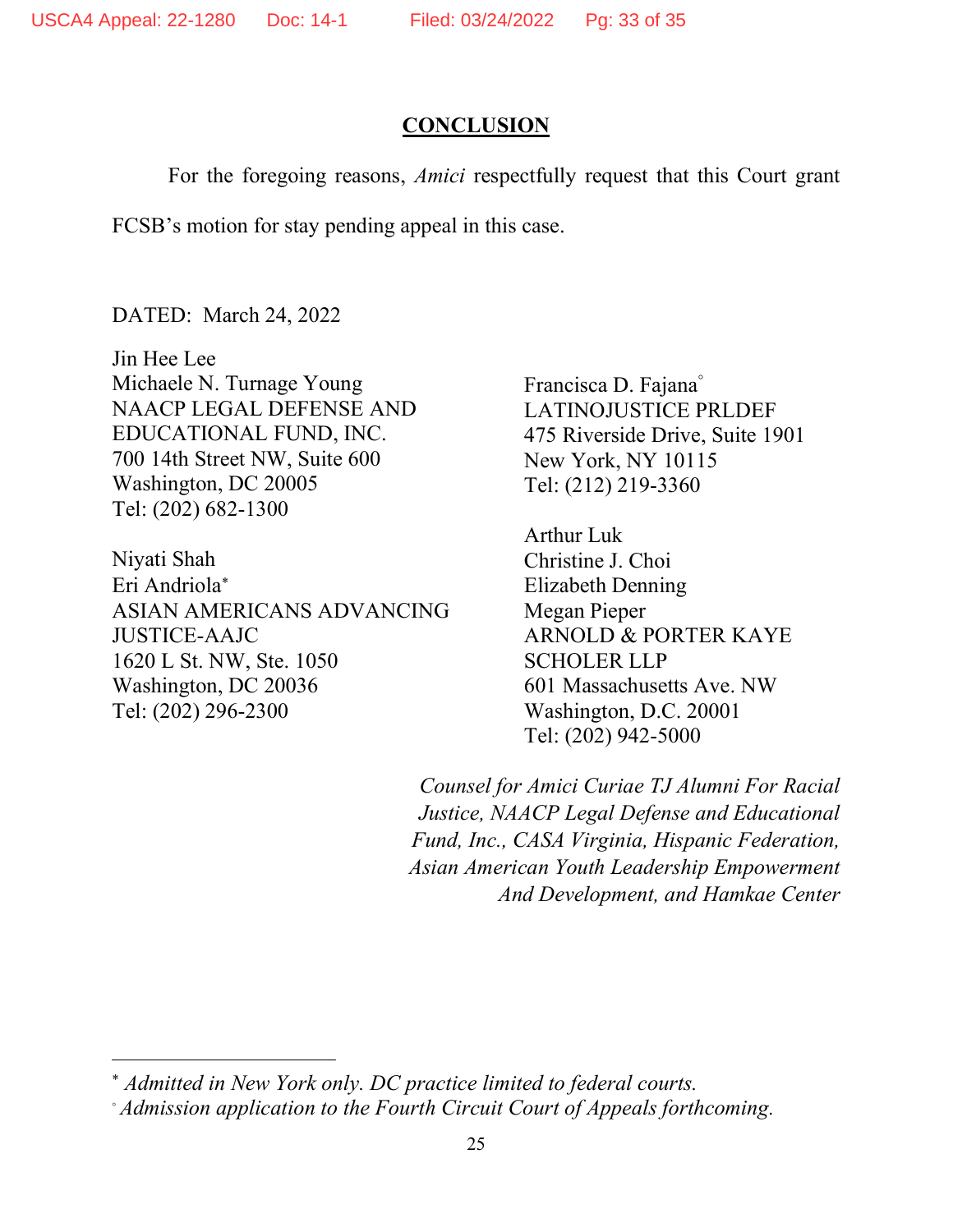## CERTIFICATE OF COMPLIANCE

Pursuant to Fed. R. App. P. 32 (a)(7)(C) and Circuit Rule 32-1, I certify that

this brief is proportionally spaced, has a typeface of 14 points and contains 5,140 words.

DATED: March 24, 2022 ARNOLD & PORTER KAYE SCHOLER, LLP

<u> 1980 - Johann Barbara, martxa a</u>

By: **/s/ Arthur Luk** 

Arthur Luk Counsel for Amici Curiae